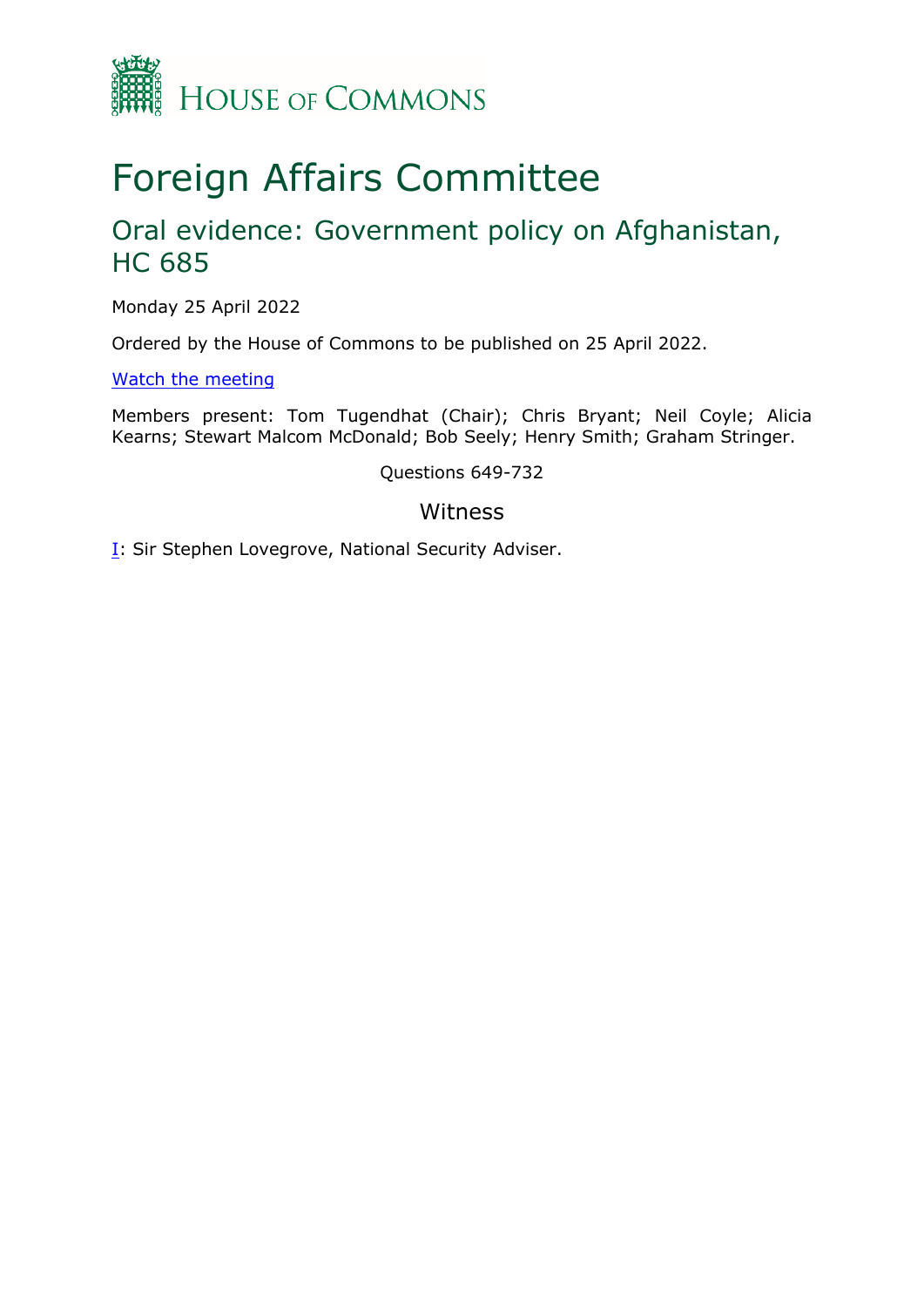

## <span id="page-1-0"></span>Examination of witness

Witness: Sir Stephen Lovegrove.

Q649 **Chair:** Welcome to this afternoon's session of the Foreign Affairs Committee. It is a great pleasure to have with us today the National Security Adviser, Sir Stephen Lovegrove. Thank you very much for joining us.

As you know, this inquiry is about the way in which orders are disseminated in Whitehall. We are not, to be honest, particularly interested in the nature of the individual decision that was made in the case of the Nowzad animals; we are concerned about the way in which the decision was made. If I can take you back to 25 August, an FCDO official stated in an email that you had agreed to "seek clear guidance for us from No 10" on the evacuation of Nowzad staff, and you called the FCDO later that morning to confirm that they should call this group forward. May I just check: did you consult No. 10?

*Sir Stephen Lovegrove:* I have to confess, Chair, that my memory of that morning is very unclear, because there was an awful lot going on. I don't recall at all consulting No. 10 that morning. I have been trying to piece together what would probably have happened, and I am happy to take you through that, if that is helpful.

#### **Chair:** Sure.

*Sir Stephen Lovegrove:* Clearly, the decision to place eligible vulnerable people on the leave outside the rules cohorts was made around the 21st. In the early hours of 25 August, the Defence Secretary tweeted that Nowzad staff had now been cleared to come forward under LOTR; effectively, that means that a decision would have been made.

The way in which those decisions were made, which I think is the import of your question, is that the Home Secretary, the Foreign Secretary and the Defence Secretary created a framework and approved a set of lists of people who potentially were on those LOTR cohorts; then the operational delegation of how they were called forward was made to others, most notably PJHQ under Admiral Key. He and they would have decisions on who it made sense to call forward, depending on flight capacity, who was nearby, who could be contacted, and so on.

So the Defence Secretary tweets at about 1.30 in the morning that Nowzad staff had been cleared to come forward under LOTR. At 10 o'clock every morning throughout that whole period, I chaired a meeting with all of our Whitehall colleagues, and I have no doubt that we would have discussed that tweet. It would have been an unusual event—we didn't tweet about other cohorts that were coming forward under LOTR.

I think that what probably happened is that, given the announcement made by the Defence Secretary, I would then have briefly checked with my staff that the Nowzad staff were technically eligible to be called forward, discovered that they were—they were on a list; they were UK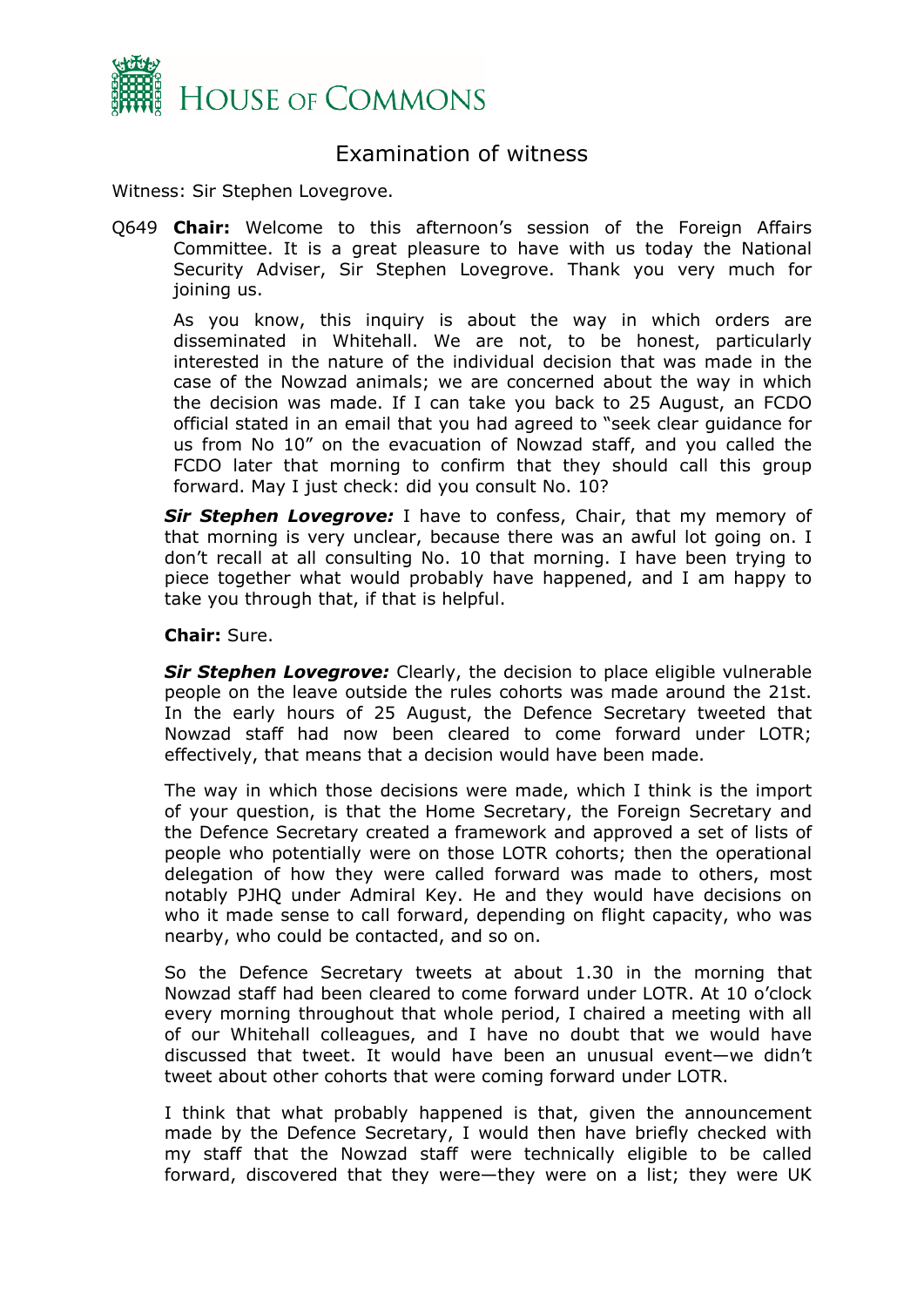

charity aid workers—and confirmed that as being in order. Looking back at the email chain, that 10 o'clock meeting normally finished at 11; at 11.30 I was in another meeting—a ministerial meeting, in fact—on the settlement programme, so it would have been in that half-hour that I double-checked that they were eligible to be brought forward under LOTR and confirmed that they were, and then moved on from that. I certainly have no recollection of speaking to No. 10.

Q650 **Chair:** I say again, this is not about the individual decision. The reason this matters to us is that, even in a moment of extreme challenge—in fact, particularly at a moment of extreme challenge—the way decisions are made in the centre of Government is really important, because we need to be able to refer decisions back, check that we made the right ones, learn lessons and all the rest of it. It is at moments when things are particularly difficult—even sometimes a little chaotic—that it is really important to keep records and know how those decisions were made.

As I say, this is not about the dogs or the charity per se; the reason this comes up again and again is that this charity was particularly prominent at the time—we all remember the news reports going round at the time and it feels like one of those issues where a decision being made without reference to No. 10 is somewhat surprising. I understand what you say about various different things applying, but given that it does not quite fit into any of the earlier categories, it strikes the Committee as a bit of a well, you know. The aid workers were not aid workers in the traditional sense. They were working for a UK charity, true, but they were remote; they were not directly employed by the UK Government.

*Sir Stephen Lovegrove:* I am not sure that I agree with that characterisation, Chair. The issue here is whether or not they were on the LOTR list, and they were on that list. Lots of people were on the LOTR list—journalists, human rights activists and so on. To a certain extent, the LOTR list was the edge cases that did not fall under ARAP and had for the most part been brought forward because they had found their way to the attention of parliamentarians and other groups, which had then put them into the system. We felt—Ministers felt—that there needed to be a process for bringing them forward if there was additional space on the flights, so the Nowzad staff were approved under LOTR.

I do not think that it is at all unusual that no reference would have been made to No. 10. I cannot remember a moment in that process when any reference was made to No. 10 about specific cohorts that were going to be brought forward. The whole point of the framework set by Ministers—the Home Secretary, the Foreign Secretary and the Defence Secretary—was that it was a strategic framework; they had approved a bunch of lists and after that operational tactical detail was, as you would expect, delegated to the people who had the best ability and visibility of what could work on the ground. At the time, we were just desperate to get out as many people as we possibly could. Constantly referring back to the centre of Government would have been the worst possible thing to do and would have led to far fewer people getting out.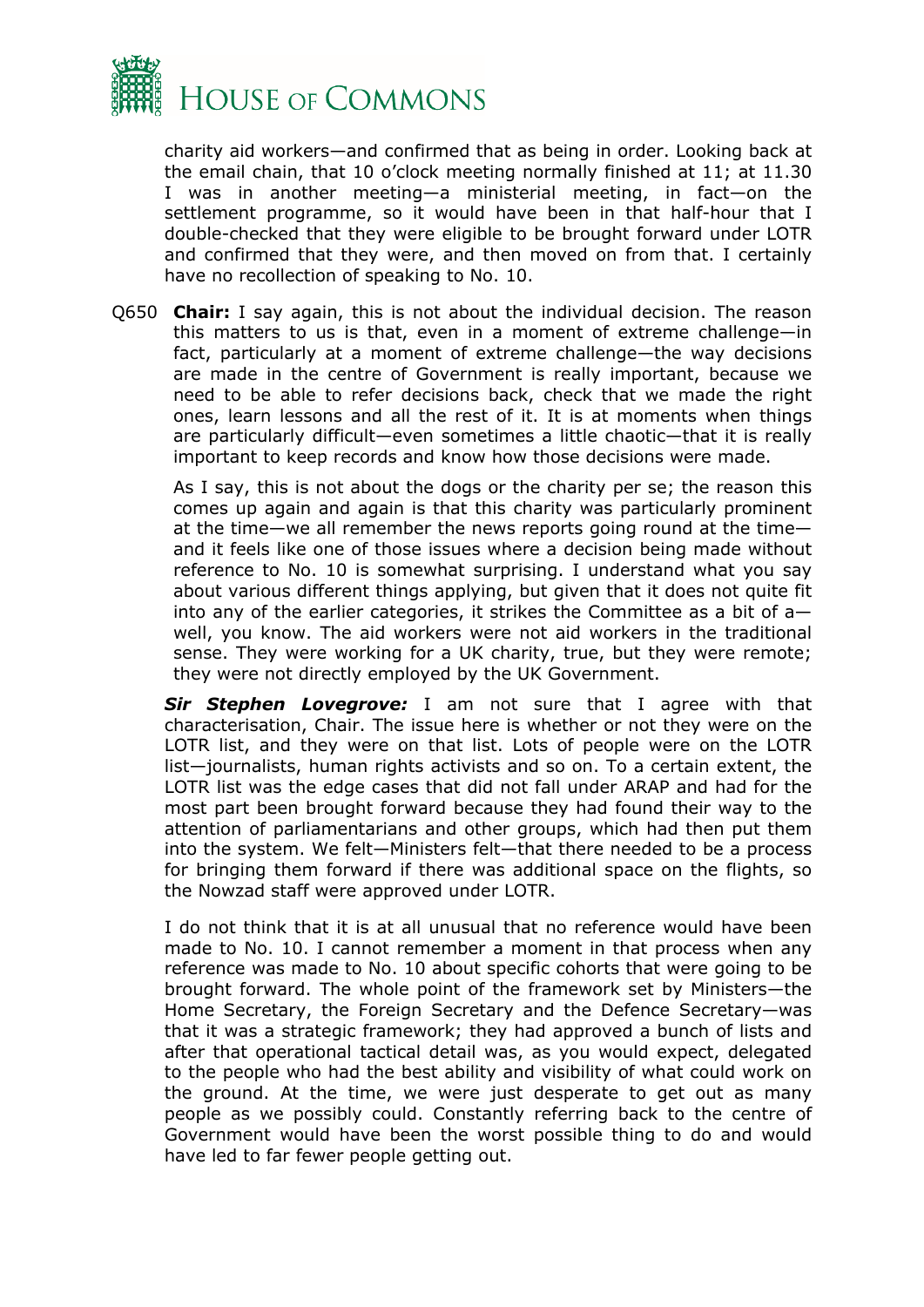

Q651 **Chair:** As you know, various people who have worked for the Foreign Office gave evidence to us, and two of them said that they—this group was not on the list before 25 August. As you say, people were added to the LOTR list at various stages. Nigel Casey wrote in an email admittedly, an internal email—to one of the people who gave evidence to us, Josie Stewart, that "You", meaning Josie, "also raised this with Stephen Lovegrove, Home Office and MOD just now—explaining the issue and asking Stephen to seek clear guidance for us from No 10 asap on what they would like us to do. Stephen agrees to pursue this urgently".

*Sir Stephen Lovegrove:* Well, I'm afraid I have no memory of speaking to No. 10. As I said, I am struggling to remember the precise events of that morning. Almost certainly I would have checked that they were eligible to be called forward under LOTR, received assurance from my team that they were, and then passed that on. I would not have had time to do very much else because I had another meeting starting at 11.30.

Q652 **Chair:** Okay, so you think Nigel is probably just mistaken on this.

*Sir Stephen Lovegrove:* Possibly, although I have to be absolutely honest about the state of my memory of that morning, which is far from perfect.

Q653 **Alicia Kearns:** Sir Stephen, you know how much respect I have for you in terms of your experience, but when you say you have difficulty recalling what happened, my question has to be: have you taken the time to check your call logs?

*Sir Stephen Lovegrove:* Yes, I have.

**Alicia Kearns:** And what do your call logs show?

*Sir Stephen Lovegrove:* My call logs show nothing at all. My emails of that day show nothing that I can find. I looked in my diary; it shows that I had a half-hour window between the end of the morning co-ordination process and the start of the ministerial meeting at 11.30.

Q654 **Alicia Kearns:** So it was raised at the ministerial meeting, and you said earlier that Ministers were keen that we were able to find them space. Which Ministers?

*Sir Stephen Lovegrove:* The Defence Secretary, the Foreign Secretary and the Home Secretary, when it became clear that the rhythm of the flights leaving HKIA meant that some were taking off with seats that could be used by people who wanted to get out of Kabul. That, combined with the incoming from concerned citizens, concerned Afghans and parliamentarians saying, "There are a lot of people who don't fall under the existing schemes—most notably, the ARAP scheme. Can we not utilise those empty seats?" It was as a result of that combination of factors that the LOTR scheme came into effect.

I think there were two submissions that went to those three Cabinet Ministers, one on 16th-17th and one on 20th-21st, I think, identifying these various categories of people. There was a list including Chevening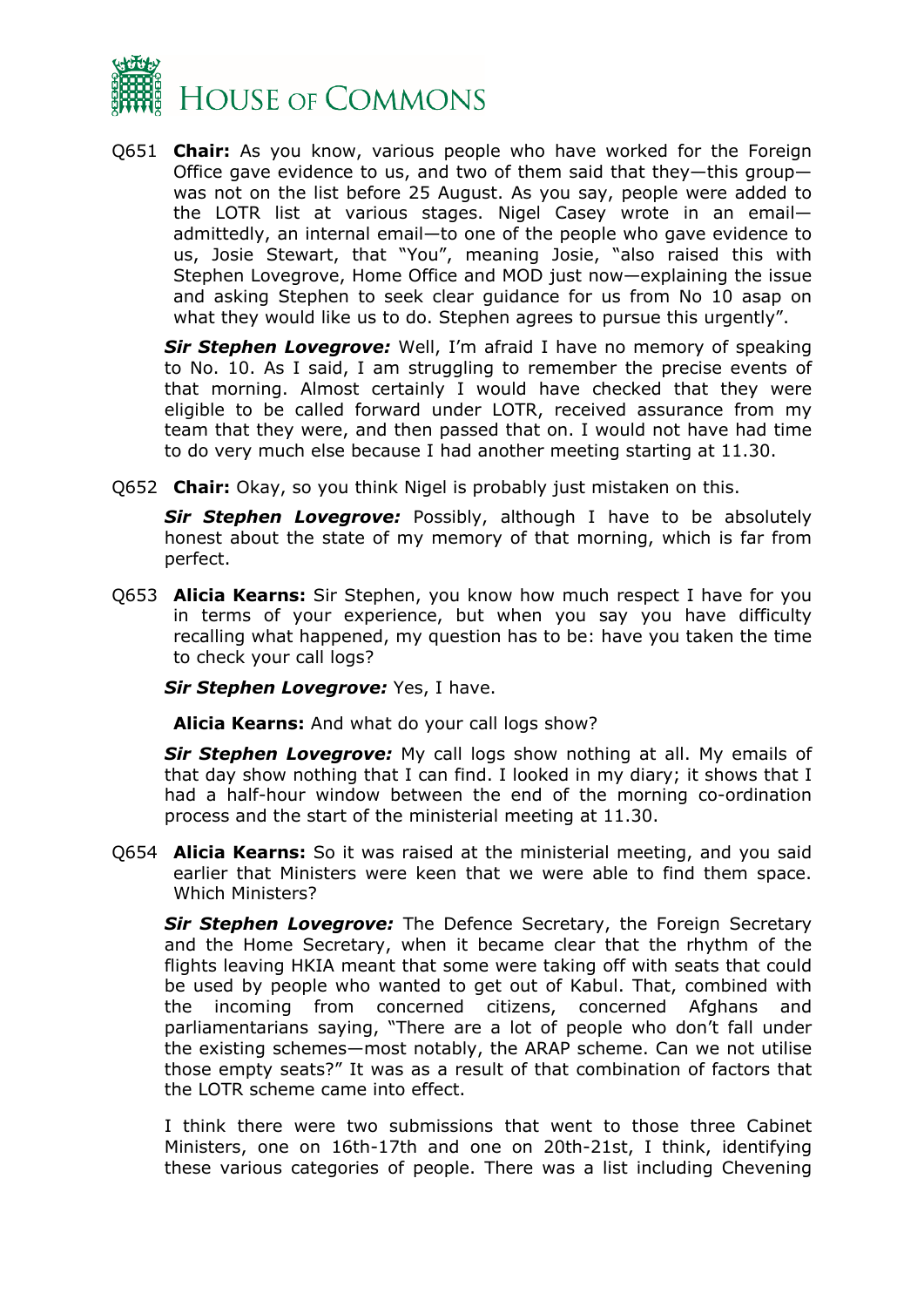

scholars, journalists and others in the media, contractors working in exposed roles, women's rights activists, senior Government officials who had worked closely with us, particularly on counter-terrorism, employees of charities, humanitarian organisations and NGOs. Those were the kinds of people who found themselves approved on those lists.

Q655 **Alicia Kearns:** I do not think that any of us on this Committee disputes the importance of the LOTR programme; we all support it entirely. What we dispute is the decision making around who was allowed to go on those flights under the LOTR programme.

So the meeting you went to that morning, after the supposed email to somebody called Tom saying that you were going to raise it urgently with No. 10, had some Ministers attending.

*Sir Stephen Lovegrove:* The meeting at 10 o'clock was chaired by me, and it was always for senior officials. It was to make sure that we knew what the rhythm of the day was going to be, we knew what the actions were going to be, and we were following up on the actions of the previous day. The ministerial meeting was a completely separate meeting at 11.30. That meeting was chaired by Mr Gove, I think, although I might be wrong about that, and it was about domestic resettlement programmes.

Q656 **Alicia Kearns:** Sir Stephen, I recognise that you might not recall everything, but surely from your research you know whether Gove chaired that meeting.

*Sir Stephen Lovegrove:* No, I'm afraid I haven't looked at that.

Q657 **Alicia Kearns:** I am struggling slightly. You knew you were coming before us. I would have wanted to check every single thing I did that day, who was at every single meeting and what was said at every single meeting. Have you, in preparing for this session, spoken to other people who were at that 10 am meeting and others who were at that 11.30 meeting to discuss whether or not this was raised?

*Sir Stephen Lovegrove:* It was certainly not raised at the 11.30 meeting, because that was on an entirely different subject—it was about resettlement, as opposed to eligibility for evacuation flights. I have not spoken to anybody about this particular subject for, well, weeks. Over the course of the last few months, since you have been doing these sessions, I have spoken to Sir Philip, I have not spoken to Nigel Casey about it, and I think I spoke to Tom Drew in the background about it, but I think that is about it.

Q658 **Alicia Kearns:** You knew you were coming to answer these questions and that we were going to try to get to the bottom of whether this decision was based on a tweet, or where the hell this decision was made, because here has to be accountability for every single decision made about who was going to get on a flight. I have to say that it feels slightly disrespectful that you have not tried to work out whether this was discussed at 10 am and whether there were any conversations with No. 10 for definite, yes or no.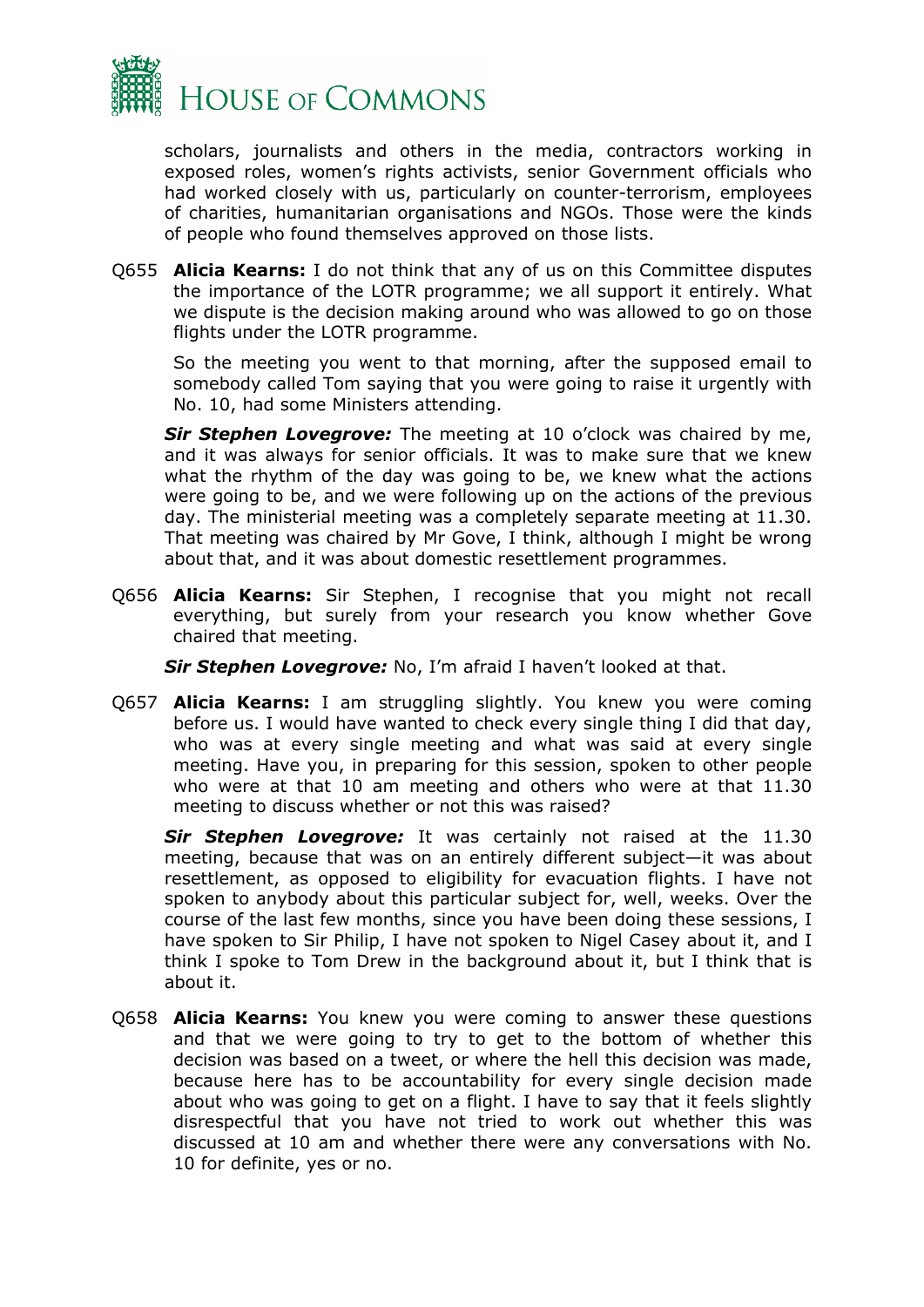

*Sir Stephen Lovegrove:* There were no conversations, for definite. The idea that I would have spoken with the Prime Minister is definitely wrong. I certainly did not. I would certainly remember doing that and I certainly did not.

In terms of decision making, the way in which it worked was that everybody was focused on operational efficiency. Operational efficiency, in this instance, was Ministers deciding on a basic framework and a basic set of lists of people who could potentially be brought forward under LOTR. Then the actual decision to call them forward was delegated to officials and military officers, who had a better understanding of the way to maximise the number of people we could get safely on to those flights.

Exactly where those decisions would have been taken, I am afraid I cannot quite tell you, but it was almost certainly in PJHQ. I think there is a reference here, because clearly the Defence Secretary did not take the decision to call them forward. He was very clear about that in his evidence to you earlier on, and indeed his tweet does not imply that he took the decision to take it forward—he said, "Now that the decision has been taken". I think Admiral Key said earlier that he had been speaking to the Defence Secretary shortly before the tweet. I suspect that what happened was that he gave him an update as to who was being brought forward under LOTR at that point, but I am afraid that I have not sought to concert my evidence to this Committee with anybody else.

Q659 **Alicia Kearns:** I have a final question. In that case, if the tasking had to be carried out through PJHQ, I cannot imagine, having worked with PJHQ operationally and in non-operational matters, that they would have accepted that tasking without an incredibly clear line from the chain of command, or without something in writing. Surely PJHQ has somebody somewhere trying to get to the bottom of this. We have been told that there is a review taking place internally. I cannot believe that someone, at some point, has not gone to PJHQ and said, "Please provide—

*Sir Stephen Lovegrove:* Which tasking in particular?

**Alicia Kearns:** The tasking to put Nowzad in the spare places on the plane.

*Sir Stephen Lovegrove:* I am afraid that I have to respectfully disagree with you there. What would have happened was that there was a framework, which had been approved by Ministers and had an awful lot of people on it, and depending on operational judgment—tactical judgments of people who knew the situation on the ground much better than Ministers possibly could—they would have called forward the maximum number of people that they could, consistent with whether or not they were on the list. That is what they would have done.

Q660 **Alicia Kearns:** Consistent with a policy, where the policy had been that they were not permitted. Excuse me, but in my experience of the military, they do not colour outside the lines. The rules were that they were not permitted on the planes. Therefore, that was a big difference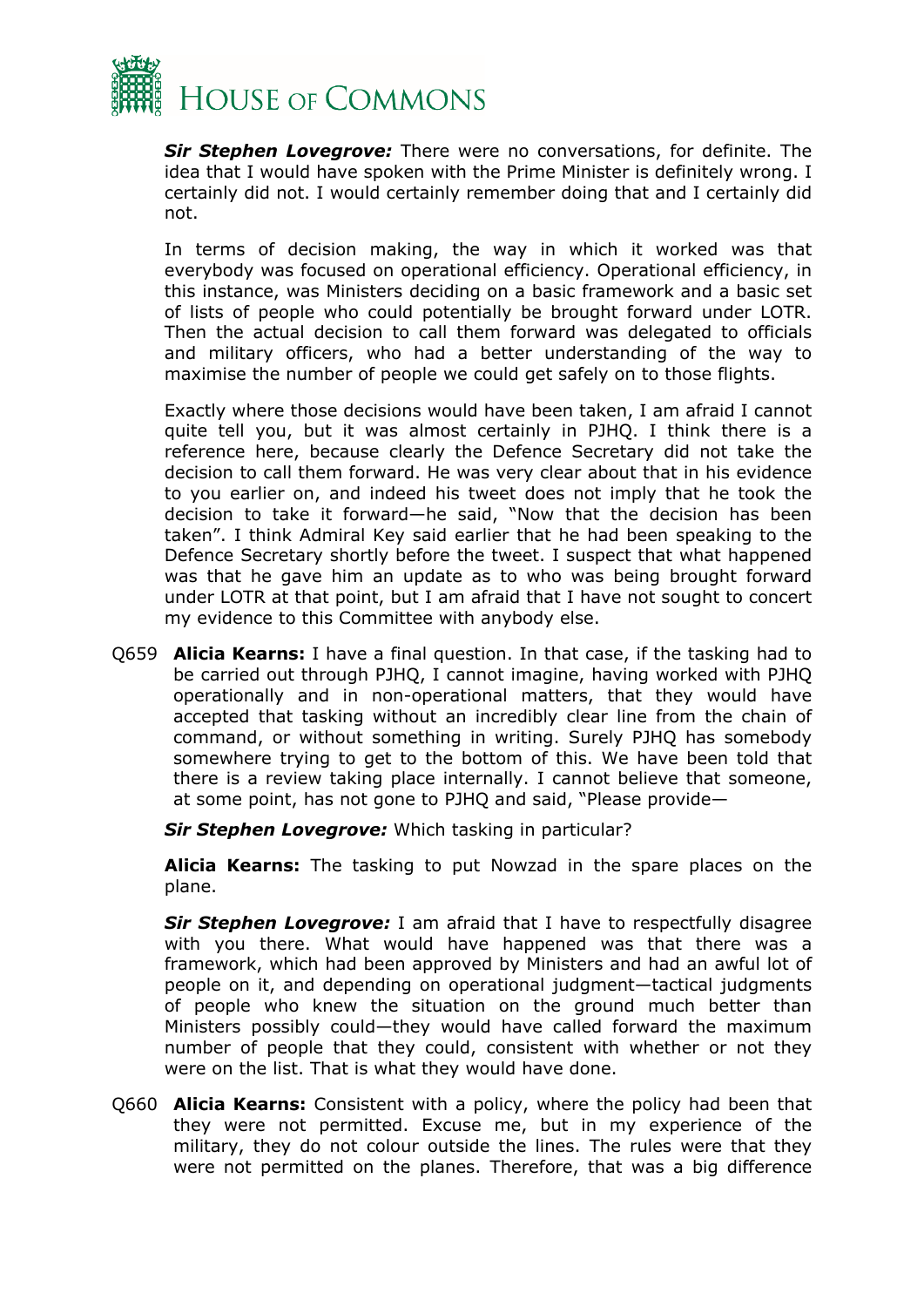

from, "Look, here is the wide remit; take as many people as you can and get as many people as possible on your plane", when actually you have been told that a specific group are not allowed. I cannot envision the military going, "We've been told that they're not allowed but, do you know what, we've seen a tweet so suddenly we are going to allow it."

*Sir Stephen Lovegrove:* I have not seen any evidence that the military were told that this group of people were not allowed. They were on the LOTR list, and they certainly had operational discretion to be able to pick people from the LOTR list in order to maximise the number of people we were getting out of harm's way. I have never seen any suggestion that these people were not on the LOTR list.

**Alicia Kearns:** Chris, please?

Q661 **Chris Bryant:** Well, Raphael Marshall told us, "I was informed by a colleague in a position to know on Sunday 22 August that the Foreign Secretary believed that he had already approved a list of people to be called up for evacuation under the LOTR scheme. However, this list did not yet exist and we were in the process of creating it." So there are those who dispute that these people were on the list at all at that date.

*Sir Stephen Lovegrove:* Okay. I am afraid that I don't have any evidence, one way or another, on that. My understanding is that these people were on the LOTR list.

Q662 **Chris Bryant:** Well, you can't just say that if you've just said that you have not got any evidence one way or another.

*Sir Stephen Lovegrove:* I do not know where Raphael Marshall's evidence comes from.

**Chris Bryant:** From being there and trying to implement it, as I understand it.

*Sir Stephen Lovegrove:* If he has evidence to demonstrate that they were definitely not on the list, I would love to see that, because I have not seen that.

Q663 **Chair:** When did you first see the list?

*Sir Stephen Lovegrove:* I have not seen the list. I never saw the list.

Q664 **Chair:** You never saw the list?

#### *Sir Stephen Lovegrove:* No.

**Chair:** He says there wasn't a list, and you say you haven't seen the list.

Q665 **Chris Bryant:** Does that mean there isn't a list?

*Sir Stephen Lovegrove:* No, the fact that I have not seen a list does not imply that there wasn't a list, and I wouldn't have expected to see a list. That was left to operational commanders on the ground, as you would expect.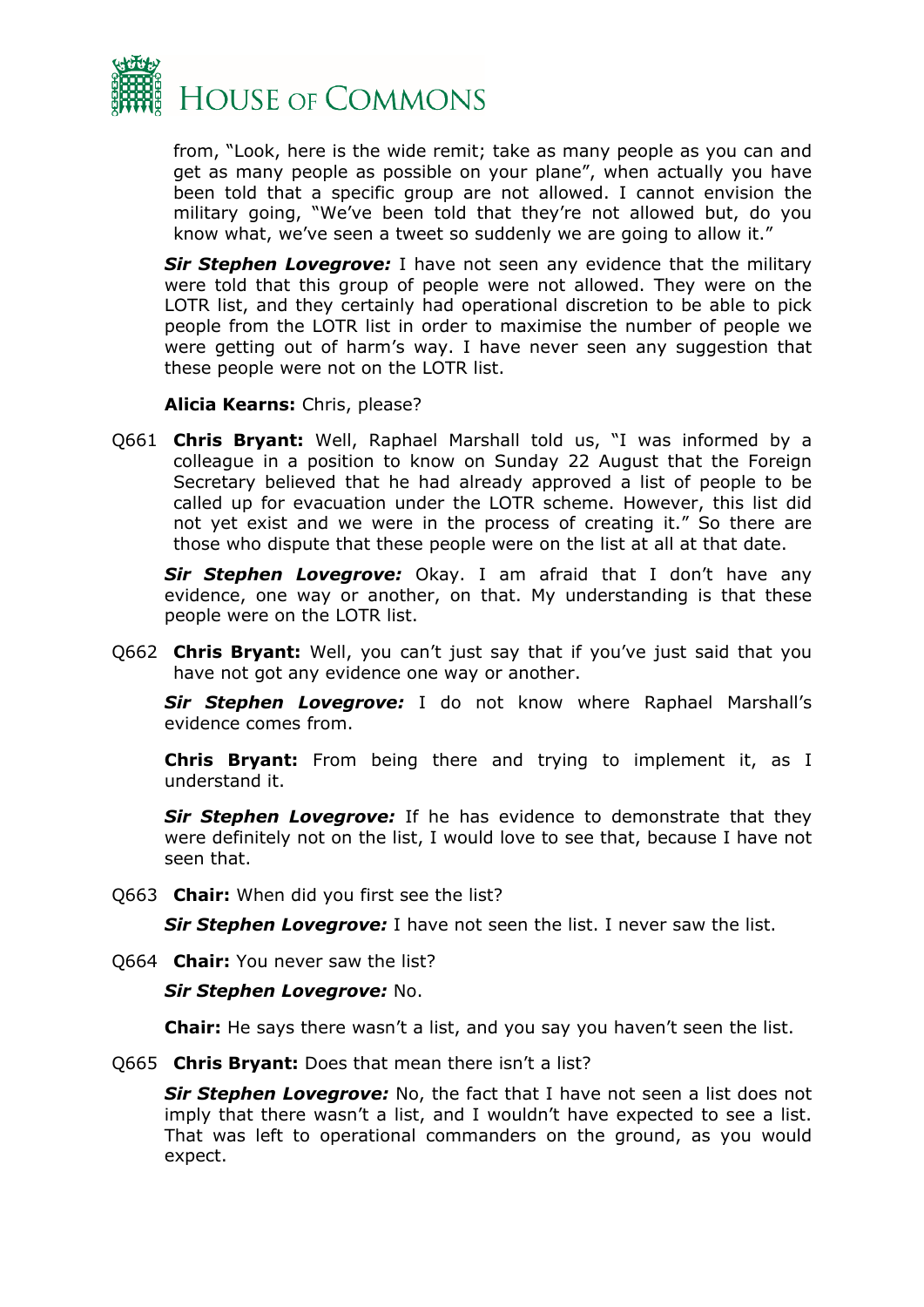

#### Q666 **Chris Bryant:** But is there a list?

*Sir Stephen Lovegrove:* There must have been a list, obviously. There was clearly a list of LOTR cohorts, which were put together on the—there were two, as far as I know: one around the 17th or something, and another one around the 21st.

Q667 **Chris Bryant:** The difficulty I have is with all these "must have beens" and "now that a decision has been made" and then nobody can say where the decision was made. Where was the decision made? Who made the decision?

*Sir Stephen Lovegrove:* I thought I had explained that.

**Chris Bryant:** No, you didn't.

*Sir Stephen Lovegrove:* If there is a list of cohorts and people who are eligible under LOTR, that would have been approved by the Ministers in question. And the actual operational decision to call forward people on those lists would have been made by operational commanders, most likely in PJHQ, depending on the circumstances on the ground: whether or not they could get in touch with the people on the lists, whether or not the space fitted—

Q668 **Chris Bryant:** I am sorry to interrupt you, but this flies in the face of what the PUS told us, which is that the Nowzad staff were not prioritised for evacuation under LOTR. That is what the PUS told us.

*Sir Stephen Lovegrove:* That is not the same as not being on the list.

Q669 **Chris Bryant:** So there is a list which nobody has shown us and nobody has told us when it was created. When we say "a list", is this a list of names or of categories?

*Sir Stephen Lovegrove:* I don't know because I haven't seen the list, but I do know that there were lists of people who were eligible under LOTR. Now, whether or not they were prioritised—

Q670 **Chris Bryant:** When you say "people", is that categories or names?

*Sir Stephen Lovegrove:* I would have thought that they were probably categories and names, and I do know that there was a great deal of difficulty at the time in data cleansing, effectively, because list—names got misspelt and so on. I would imagine it was a mixture of the two. But the fact that there was a prioritised list does not mean that operational commanders were not given an ability to take decisions that they thought would maximise the chances of saving the maximum number of lives.

Q671 **Chris Bryant:** I can understand operational decision makers going, "Right. Mr and Mrs Jones are two miles away and can easily get here in time, and they are in the listed categories blah-blah, and therefore we will bring them." What I don't understand is this: when a whole category gets into the list, which had not previously been in the list, who makes that decision?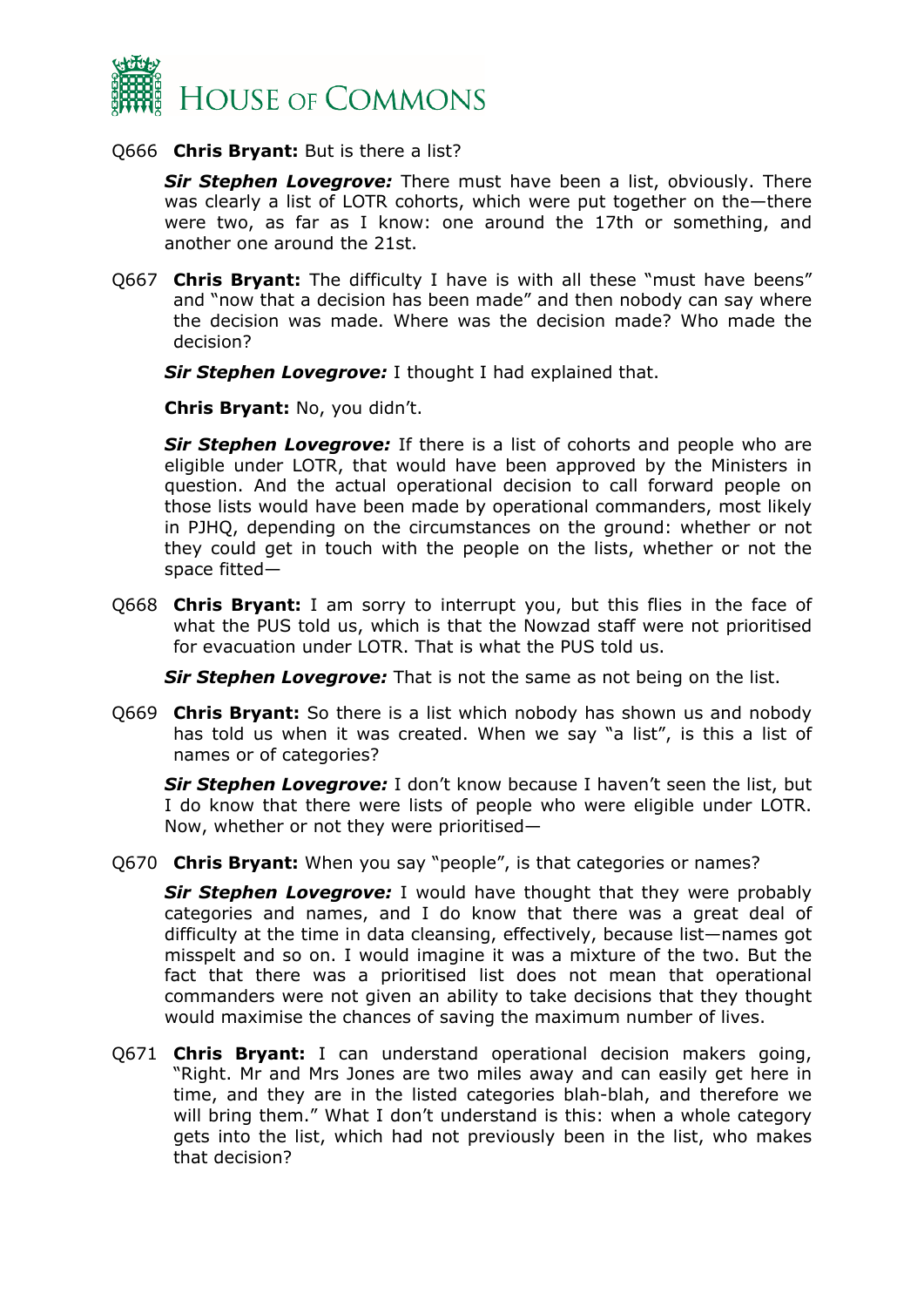

*Sir Stephen Lovegrove:* They were in the list. I have no—I don't think there is any evidence that they weren't in the list.

Q672 **Chris Bryant:** There's no evidence that they were, actually.

*Sir Stephen Lovegrove:* But there's no evidence that they weren't in the list, and certainly the information that I have is that they were in the list. The submission from 21 August has the full list of organisations under LOTR, including Nowzad.

Q673 **Chris Bryant:** Have we had that? I can't remember. I don't think we have had that, have we?

**Alicia Kearns:** We haven't.

Q674 **Chris Bryant:** No, we've never had that, and we have repeatedly been asking about this. You would have thought that the Foreign Office might have been able to provide it to us by now.

*Sir Stephen Lovegrove:* And it would have been the case, I would imagine—again, I don't know, because I haven't spent my recent few weeks digging into this in absolute detail. I would imagine that most of the Nowzad staff were together and it would have been possible, under the operational discretion of the people who were actually doing the calling—

Q675 **Chris Bryant:** But you're imagining now, aren't you?

*Sir Stephen Lovegrove:* I know, but—

**Chris Bryant:** You literally just said that you are speculating.

*Sir Stephen Lovegrove:* Yes, I am speculating, but—

Q676 **Chris Bryant:** And I'm sorry. I can be very, very pompous, I know, and I hate it when we get pompous as MPs, but you knew you were coming here today; this has been hotly contested for months; and you are basically now coming here and speculating about what might or might not have happened.

*Sir Stephen Lovegrove:* It wasn't my responsibility to call forward people underneath that scheme.

Q677 **Chris Bryant:** But others said—we have documentary evidence that you were asked to establish what the view was from Downing Street. Let me ask you a different question. If you had asked Downing Street, who would you have asked?

*Sir Stephen Lovegrove:* I wouldn't have asked Downing Street, so I am not sure that it is pointful answering a speculative question like that.

Q678 **Chair:** How big a story would it have had to have been for you to ask Downing Street?

*Sir Stephen Lovegrove:* This was a situation where we were focusing particularly on seeking to save as many lives as we possibly could. Over the previous two or three days, the thing that had been obsessing us more than anything else was the increasing likelihood of a terrorist attack, which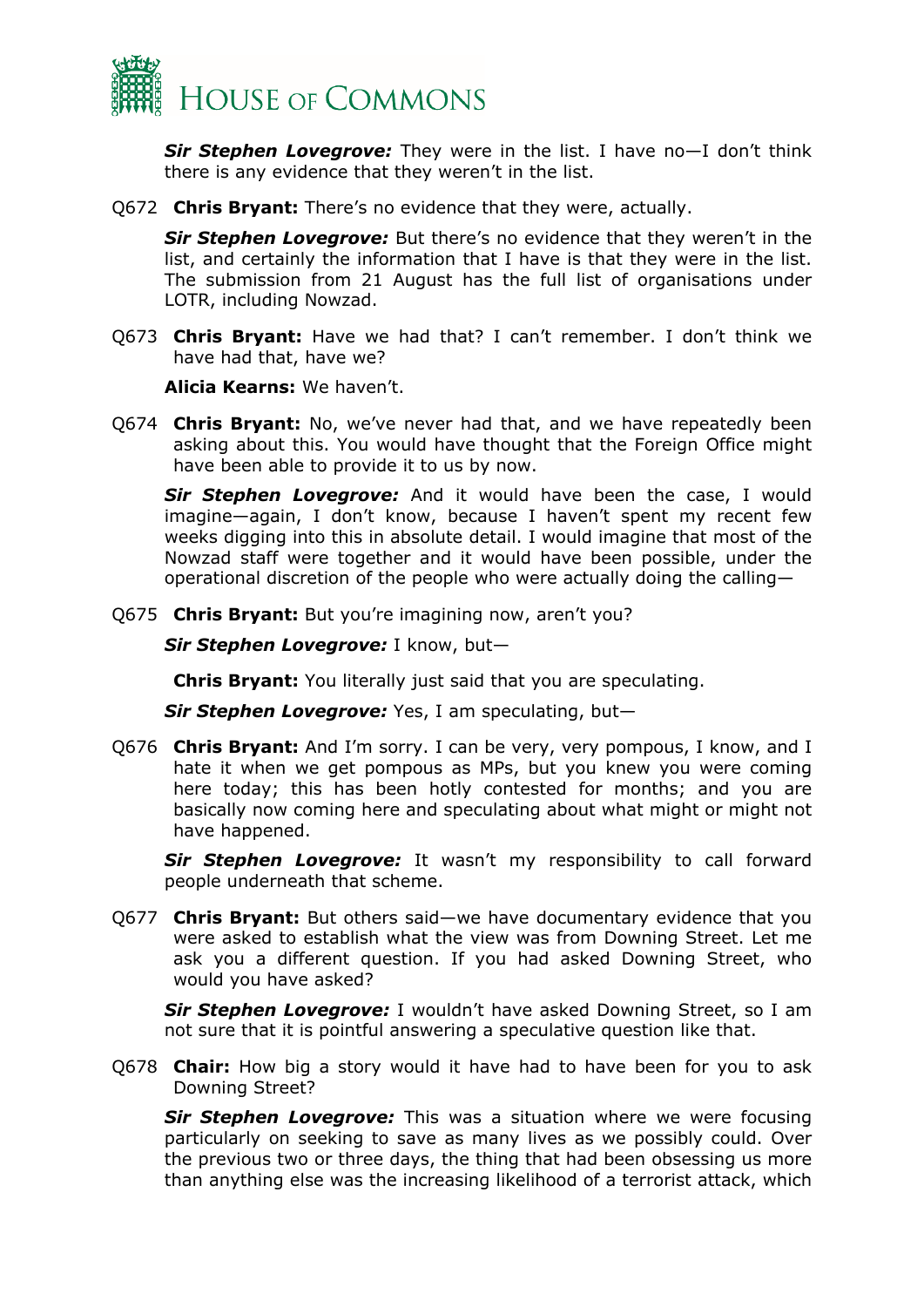

of course happened the following day. We would have, under all circumstances, left it to operational commanders to take decisions that, in their best judgment—they were best positioned to make those judgments—would have saved the maximum number of lives. It would not have been sensible for anybody in No. 10 to try to second-guess a decision like that, under any circumstances.

**Chair:** Stephen—

**Sir Stephen Lovegrove:** Please, let me finish. The only thing I would have checked was whether the Nowzad staff were on the LOTR list.

Q679 **Chair:** You will have seen what was going around in the media at the time. I know you were very busy, but you will have seen the news going around. You know as well as I do that there were many people who we wished we could have got out at the time. We did not. I am certainly not blaming anybody; that is just a reflection of the fact that it was a very difficult time. There were really hard decisions to be made, and it was really tough to decide who would and who would not get priority at that late stage. You also know, as I do, there were people crowding around gates at the airport at the time. There were decisions, therefore, to be made on prioritisation.

I hear what you are saying about the operational decisions on the ground. It strikes me as one of those operational decisions that would have had such a large impact, and with so many equally easy choices to make, it seems the sort of question that may well have gone higher, but it just did not.

*Sir Stephen Lovegrove:* It certainly did not. The reason, I imagine, that the question was asked in the morning was that it had a very high public profile. The tweet of the calling forward was unusual. Presumably, that happened because of the high public profile, so, very understandably, colleagues in the morning meeting just wanted to check with the Cabinet Office that everything was in order. I would have checked that everything was in order, and it was.

Q680 **Chris Bryant:** The PUS told us on 25 March this year—I am sure you read all his evidence in preparation for this—that, "Before 25 August, Nowzad staff had not been prioritised to be called forward."

*Sir Stephen Lovegrove:* That is not my information. My information is that they were put on the list on 21 August.

Q681 **Chris Bryant:** By whom?

*Sir Stephen Lovegrove:* The lists would have been compiled by officials and put in front of Ministers for approval.

**Chris Bryant:** Surely there are categories of people. You gave us a list of categories earlier.

*Sir Stephen Lovegrove:* I am afraid, Mr Bryant, this particular—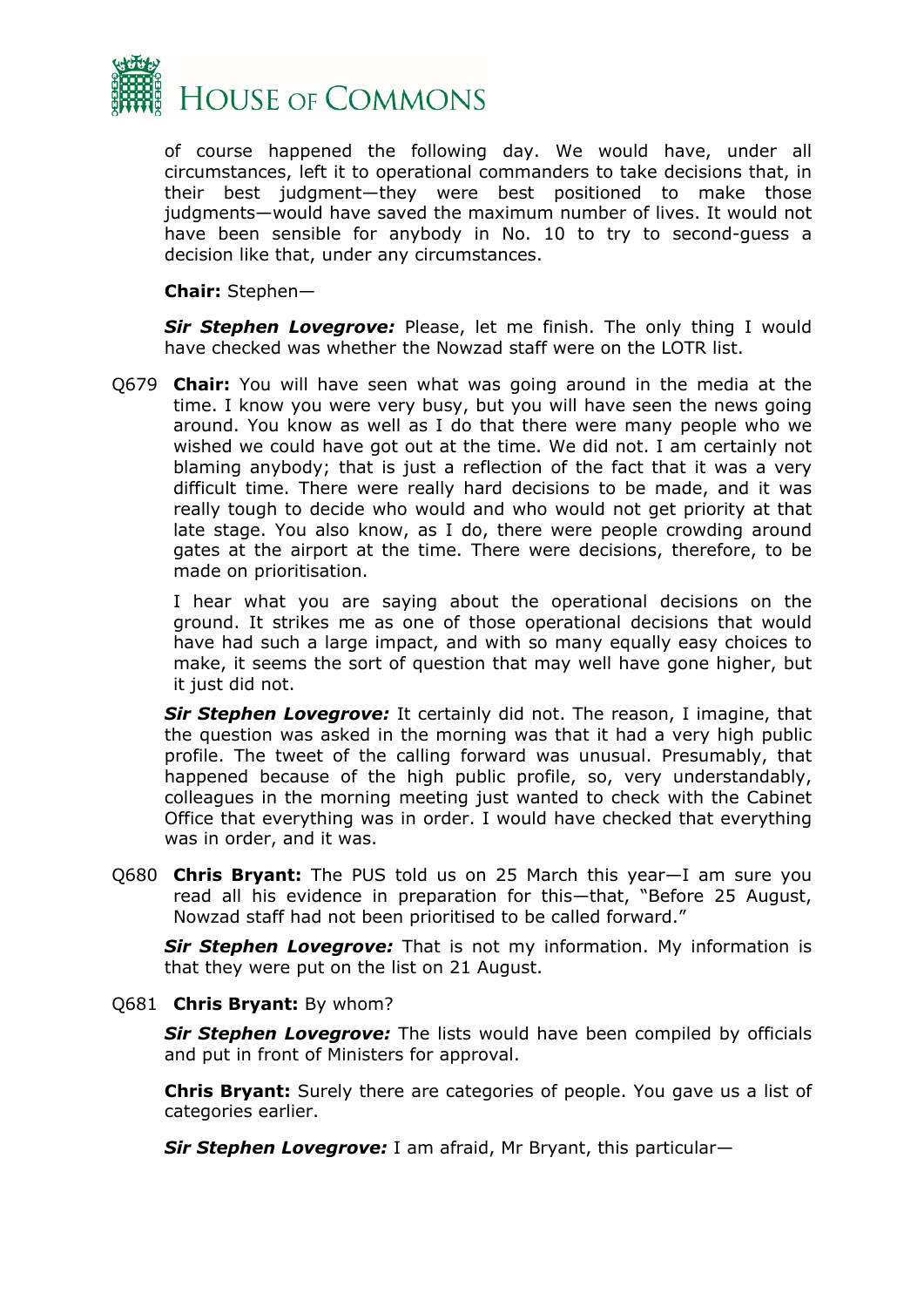

**Chris Bryant:** Officials decided that Nowzad should be prioritised, not Ministers at all.

**Sir Stephen Lovegrove:** Ministers would have approved the appearance of Nowzad staff on the list.

Q682 **Chris Bryant:** When did they do that?

*Sir Stephen Lovegrove:* My understanding is on 21 August.

Q683 **Chris Bryant:** Which Minister did that, and where is the signature for that?

*Sir Stephen Lovegrove:* I am afraid I do not know the answer to that. It definitely would have been one of the Home Secretary, the Defence Secretary or the Foreign Secretary.

**Chris Bryant:** This is a complete contradiction of what the PUS said.

*Sir Stephen Lovegrove:* My information is that Nowzad staff were on the LOTR list. If they were not on the LOTR list in any shape or form, they would not have been called forward.

Q684 **Chris Bryant:** I think you are presenting that as a logical argument. You are saying that the reason you know that they were on the list is not because you have seen the list, because you have not been able to say whether—

**Sir Stephen Lovegrove:** I have not seen the list, but I will read to you the submission from 21 August, which has the full list of organisations under LOTR, including Nowzad.

Q685 **Chris Bryant:** And which Minister signed that off?

*Sir Stephen Lovegrove:* I do not have that information. I am happy to try to find out from colleagues.

Q686 **Chris Bryant:** Presumably, you knew when you came today that you would be contradicting the evidence that had been given to us by the PUS. And you haven't checked that fact.

**Sir Stephen Lovegrove:** Could you just read out the specific reference from the PUS?

**Chris Bryant:** "Before 25 August, Nowzad staff had not been prioritised to be called forward." That is from the PUS.

*Sir Stephen Lovegrove:* That is a different statement, I'm afraid. Not being on the list is not the same as being not prioritised to be called forward. They can be on the list, but they do not have to be prioritised on the list. It is within operational commanders' discretion to call forward people who are not prioritised—after all, those prioritisation decisions would have been made in London without the benefit of operational understanding on the ground. They would have been perfectly capable of saying, "Actually, the most sensible way of getting the maximum number of people on these planes is to go outside the priority and to call someone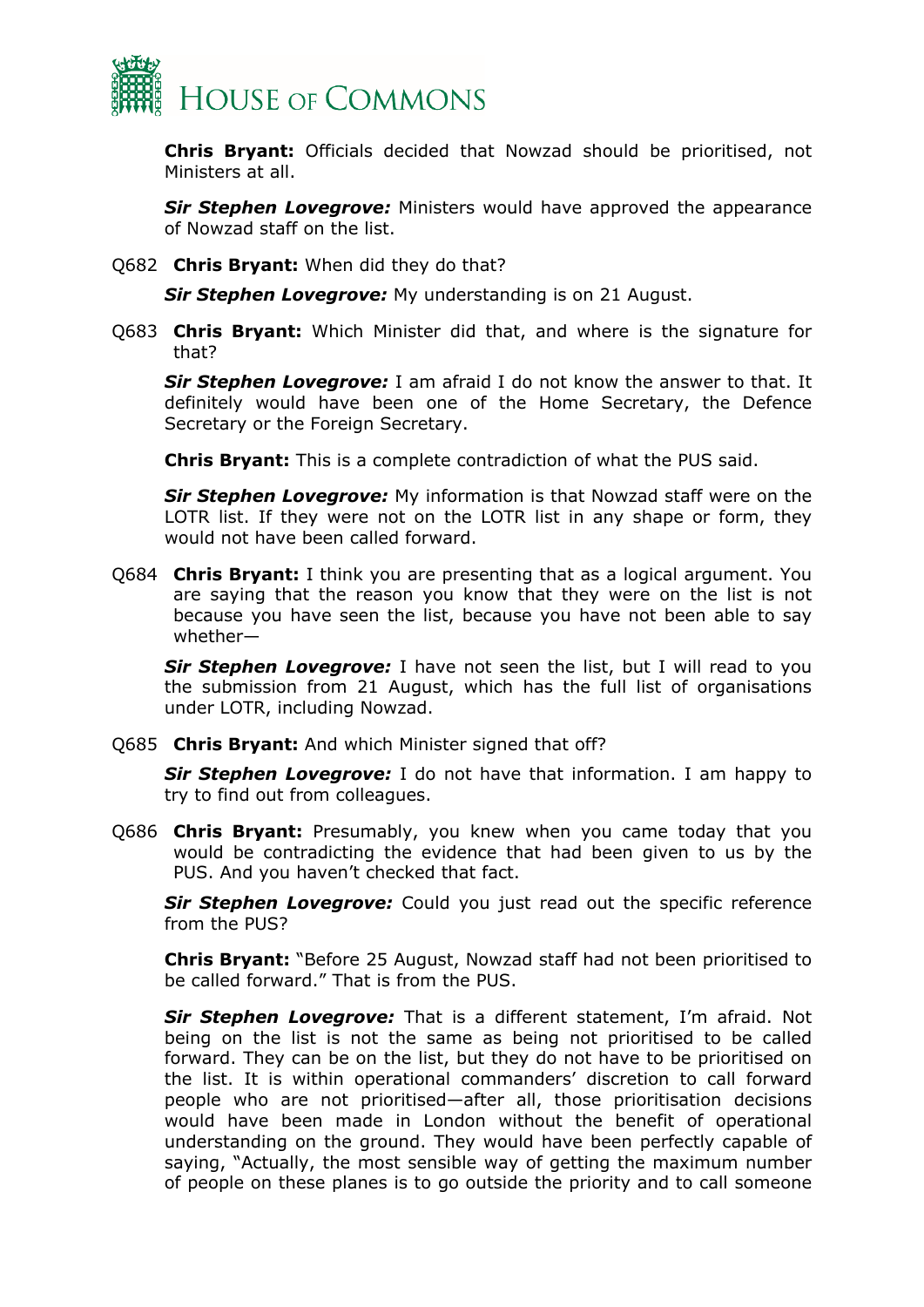

else forward from the list," so I am afraid that those two things are consistent, Mr Bryant.

Q687 **Chris Bryant:** I do not think they are. The reason this matters is twofold. One is because in a moment of crisis, when you are evacuating people, you want to make sure that you have prioritised the right people, yes?

*Sir Stephen Lovegrove:* Yes.

**Chris Bryant:** Insofar as it is humanly possible.

*Sir Stephen Lovegrove:* And that is one factor, certainly.

Q688 **Chris Bryant:** What are the other factors?

*Sir Stephen Lovegrove:* How many lives you can save.

Q689 **Chris Bryant:** I do not know why that conflicts.

**Sir Stephen Lovegrove:** I will tell you why it might conflict. If you were prepared only to put people who are on a priority list on a plane and you could not get in contact with any of those on the priority list, you would end up not saving the same number.

Q690 **Chris Bryant:** I get that. Within the parameters of chaos—chaos may interfere in lots of different ways—you are none the less trying to make sure that the highest-priority people are the most likely to be evacuated. The worry is that Ministers put so many people in priority categories that, in the end, there was no prioritisation at all.

*Sir Stephen Lovegrove:* I would not agree with that. Anybody who was on a LOTR list would have been prioritised to be got out of the country if we could. Clearly, within those LOTR lists, there were different types of priority. The operational commanders would have used their own judgment to call forward the maximum number of people, so that they could save the maximum number of lives.

Q691 **Chris Bryant:** You yourself said earlier that there were an awful lot of people on the list, which implied a criticism of the fact that there were too many people on the list.

*Sir Stephen Lovegrove:* No, I do not think it implies anything of the sort. It implies that there were a lot of people who needed to be saved, and we are all deeply conscious that we left a lot of people behind. It is a great regret that we left so many people behind. It is a source of pride that we got out so many, but it is a great regret that we did not get out everybody.

Q692 **Chris Bryant:** What we cannot know is whether we implemented a proper prioritisation process. Today has not elucidated much. If anything, it has made it worse. Every single time we dig into this, we find lots of people implementing the policy. The FCDO thought that you were going to ring Downing Street. I do not know who in Downing Street it would be, because you still have not answered that question. Who in Downing Street would you ring?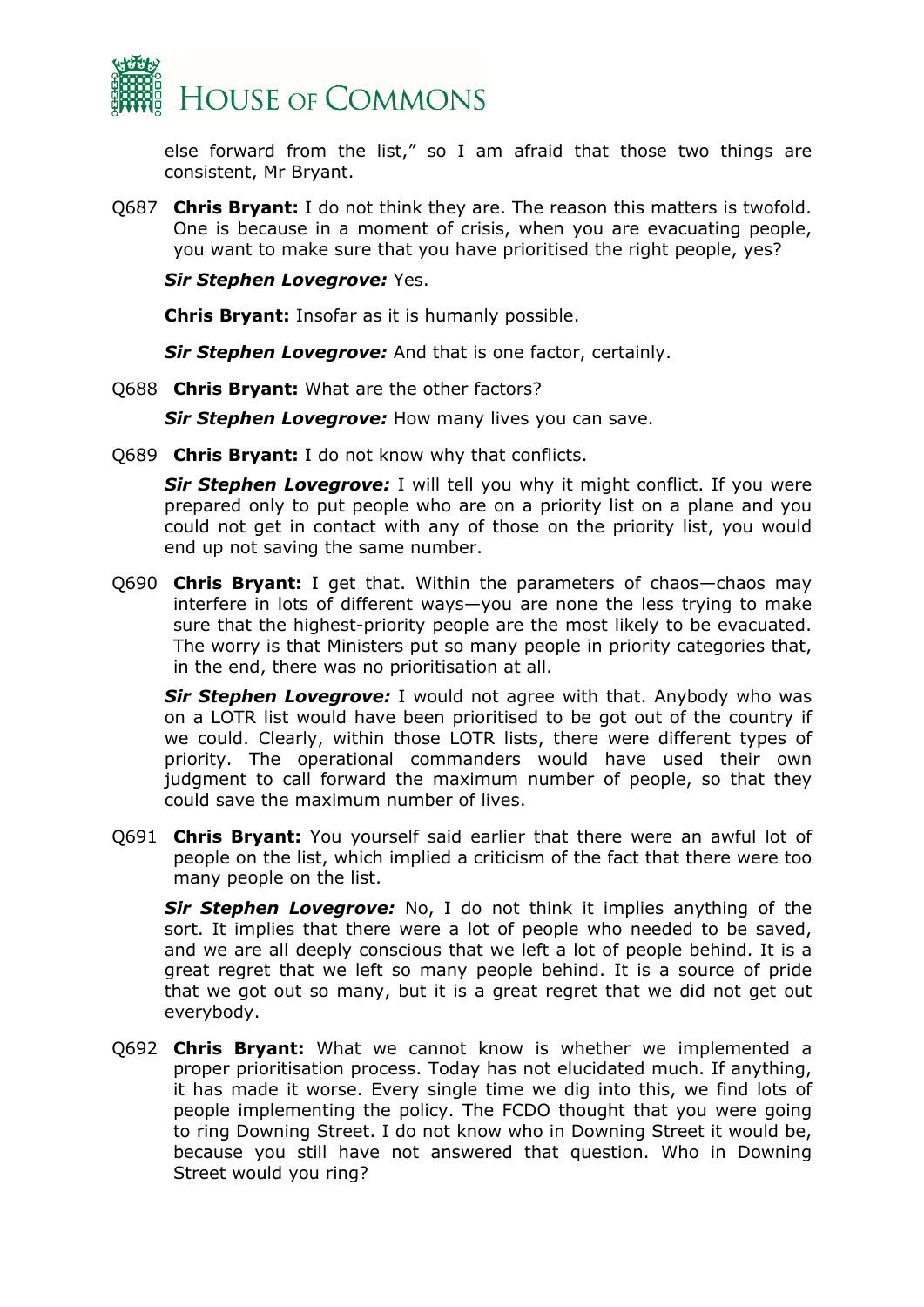

*Sir Stephen Lovegrove:* The reason I haven't answered that is that it is not the kind of question that I would have asked of policy makers in Downing Street. This was a framework, and a process, that was designed to allow the maximum number of people to be saved. I would have worked out whether the decision that had been announced by the Defence Secretary in the early part of the morning was in accordance with the framework. Those people were on the LOTR list, and I would have communicated that very rapidly back to the team so that we could have got on with trying to get people through the gate, which of course they sadly did not.

Q693 **Chris Bryant:** Let me just go back to this point and then I will stop. You say that the decision had been announced by the Defence Secretary. What was the decision that was announced, and who had made that decision?

*Sir Stephen Lovegrove:* If we look back at his tweet, he says: "Now that Pen Farthing's staff have been cleared to come forward under LOTR I have authorised MOD to facilitate their processing". He would have received from operational commanders—I am afraid I do not know which one of those it would have been—that these people who were on the LOTR list had been called forward. He then chose to tweet about it, and no doubt he chose to do so because of the very high public profile of this particular group of people. I think it was the only group of people that anybody did tweet about.

**Chris Bryant:** Indeed, which is why you might think that there would be a bit more attention paid to the decision-making process around it. I give up.

Q694 **Alicia Kearns:** There are questions about the fact that, yes, we should evacuate as many people as possible, but they should be people who are at risk. The problem is that, wrongly or rightly, the perception within the system was that this was a No. 10 decision via you, and very specifically you. The Permanent Secretary first told us that they were on a list of potential evacuees and were called forward when space became available, as you have just said. He then told us that Nowzad staff were called forward not simply because space had become available, but because of the Defence Secretary's intervention and in consultation with you and the Foreign Secretary, which directly contradicts—

*Sir Stephen Lovegrove:* I'm afraid I do not remember that as being the case. The Defence Secretary would not have said, "Now that the staff have been cleared to come forward under LOTR," I would submit, if he did not know that they had been cleared by the operational commanders to come forward under LOTR. As I say, I do not have perfect recall of that morning—I apologise for that. The only thing I would have checked in the morning, in the brief half-an-hour window that I had, would have been that, yes indeed, these people were eligible to come forward.

Q695 **Alicia Kearns:** The problem is that the Permanent Secretary of the Foreign Office thinks that it happened because of the Defence Secretary,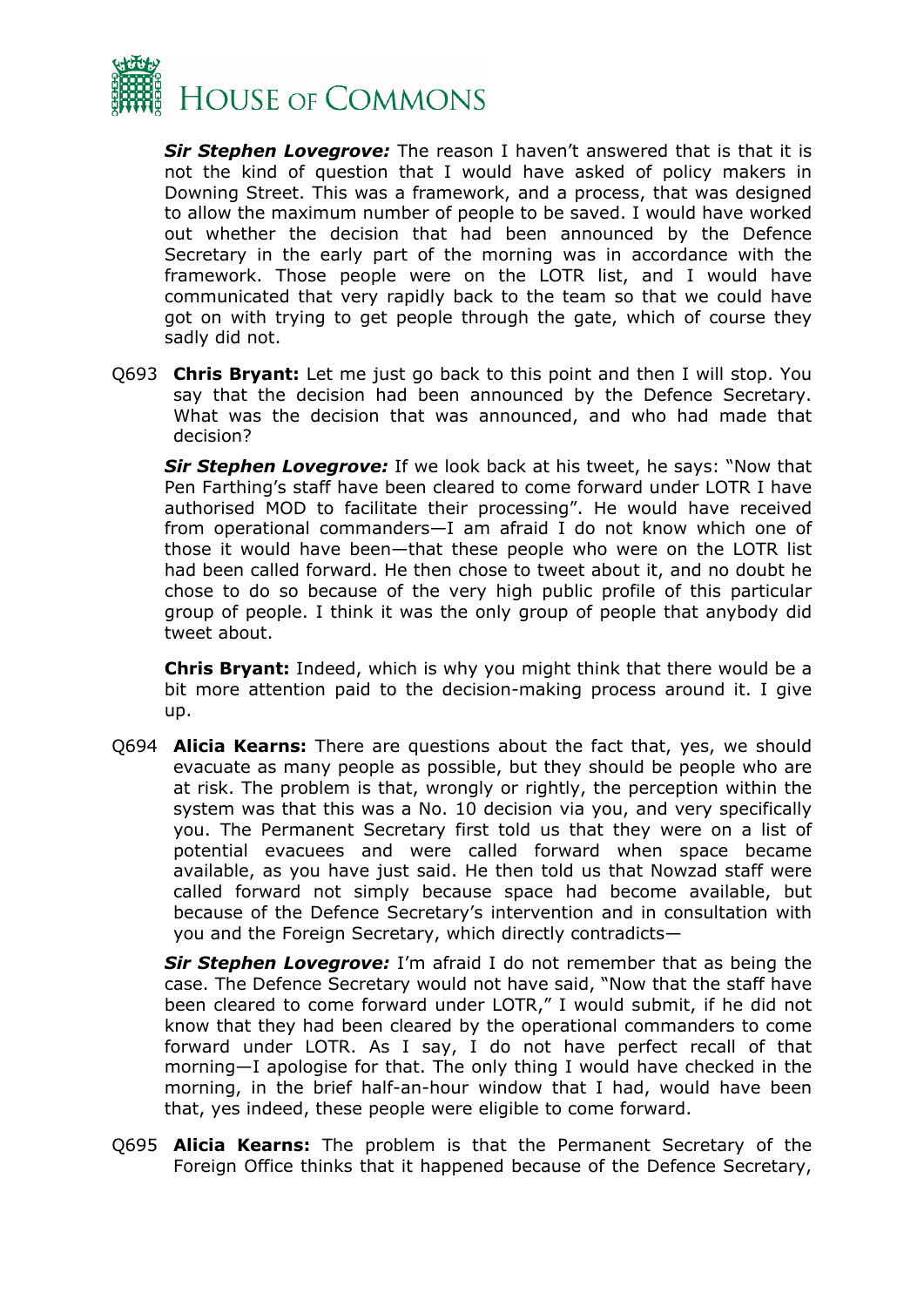

and that the decision was made in consultation with you.

*Sir Stephen Lovegrove:* I can assure you that there was no consultation between me and the Defence Secretary on the calling forward of Nowzad staff.

Q696 **Alicia Kearns:** And between you and the Permanent Secretary?

*Sir Stephen Lovegrove:* Certainly not between me and the Permanent Secretary, certainly not between me and anybody in No. 10, and certainly not between me and the Prime Minister.

Q697 **Alicia Kearns:** Because again, the PUS later, when giving evidence, said to us that Nowzad staff were called forward on the basis of the Defence Secretary's statement, not the other way around. Within the system, a tweet was taken as the basis on which to call people forward. The Permanent Secretary has said that. I am not going to ask you to challenge it; that is what he has said factually. Then Josie Stewart said to us that the NSA "subsequently confirmed to a senior FCDO official later that morning that they should proceed to call forward Nowzad's staff." As you said, you checked. I'm not sure who you checked with.

*Sir Stephen Lovegrove:* Probably my staff.

Q698 **Alicia Kearns:** Right, so you checked with your staff, and then permission was given for it to go forward. But staff took away that this was a PM decision, via you, and the Permanent Secretary has directly contradicted your evidence that there was space and therefore they were put on, but that it happened solely because of the Defence Secretary's tweet.

*Sir Stephen Lovegrove:* That is certainly not my memory of it. The Defence Secretary's tweet and his subsequent evidence, which I have read, as you would suggest, says that the decision had been taken by operational command. He said in his evidence that he does not know exactly who took the decision, but that the decision had been taken, so they had been cleared to come forward under LOTR, and he authorised the MOD to facilitate their processing.

Q699 **Alicia Kearns:** Putting to one side who did or didn't, and what the process was or wasn't, what lessons have you taken away so far from this inquiry and the meaningful concerns, which are legitimate, about the accountability of decision making, the transparency of decision making and the process of decision making in this affair? The inquiry into the Afghanistan evacuation has been going on since September in the Foreign Office and across Government. Are there any lessons that have been learned as yet?

**Sir Stephen Lovegrove:** I would probably pull the focus back a bit, if I am honest. There is certainly no doubt that, in what was a very fraught environment, with people working very, very long hours, and extraordinary bravery being shown by colleagues—both civilian and military—on the ground in Kabul, any number of mistakes would have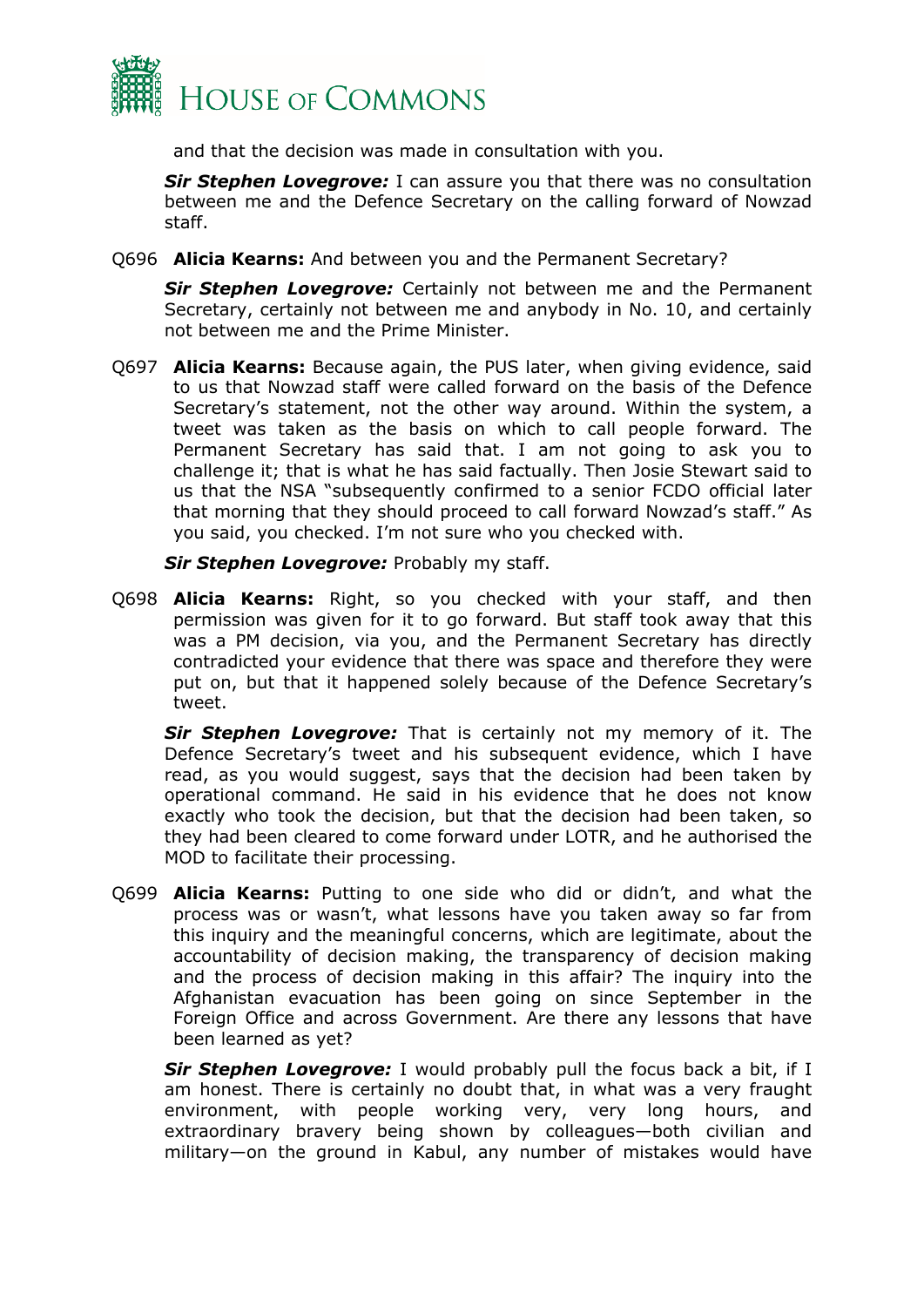

been made in any number of different ways. That is just the nature of that type of operation.

Do I look upon the evacuation from Kabul as a failure? No, I don't. We anticipated getting out no more than 6,000 people, and we got out 15,000 people, which, in the words of General Milley in front of the Senate Committee, represents a tactical success. His observations were that the Afghanistan campaign and the way the decision to withdraw was made those were obviously political decisions in the main driven by Washington—were a strategic failure. That is probably the focus that I would look to. If I really wanted to draw big lessons from this, it would be around that.

Q700 **Alicia Kearns:** I will make two points. First, no one in this room has suggested that it was a failure in any way, shape or form. Many of us worked every single hour of every single day to try to get people out and to support them. The problem is that the job of the Permanent Secretary and the National Security Adviser is to make sure that the infrastructure and decision-making processes across Whitehall on matters of national security are what they should be—the structures, the decision making and the approvals process. The problem here is that there is clearly a perception that, within the crisis centre, decisions were made based on gossip and hearsay, tweets and misunderstanding. That is the problem.

Yes, the inquiry should be looking at the big picture in the macro, but it is within our power to improve decision-making processes, frameworks and accountability. Clearly there was a problem here, because nobody, despite having weeks to provide us with evidence, can give us an accurate perception. Two Foreign Office staff have given up careers in what is a dream job—I can say that with hand on heart, because the two and a half years I spent working at the Foreign Office were the best of my life. They have thrown away their careers.

You and the Permanent Secretary should be looking at these decisionmaking processes, at the framework and at accountability so that we do not see people having to throw away their careers, and so that we do not have to sit here asking, "Who made the decision and why was it made?" on what was the most controversial aspect over those two weeks. It was a controversial decision for everyone, including MPs in this room who have had death threats as a result—I am on that side. This was an important decision, so it is not just about the macro; we also have to review decision making.

Is there any commitment from the Foreign Office, or from your own office, to go away and look at accountability, the framework and decisionmaking processes, because that matters for future evacuations?

*Sir Stephen Lovegrove:* The Permanent Secretary at the Foreign Office certainly did a lessons-learned exercise—I think he came and gave you evidence on that—and we have done some lessons-learned exercises in the Cabinet Office. I think I would make a distinction between the overall framework, which was put in place at great speed in order to be able to deal with these difficult cases—not the ARAP ones, because the ARAP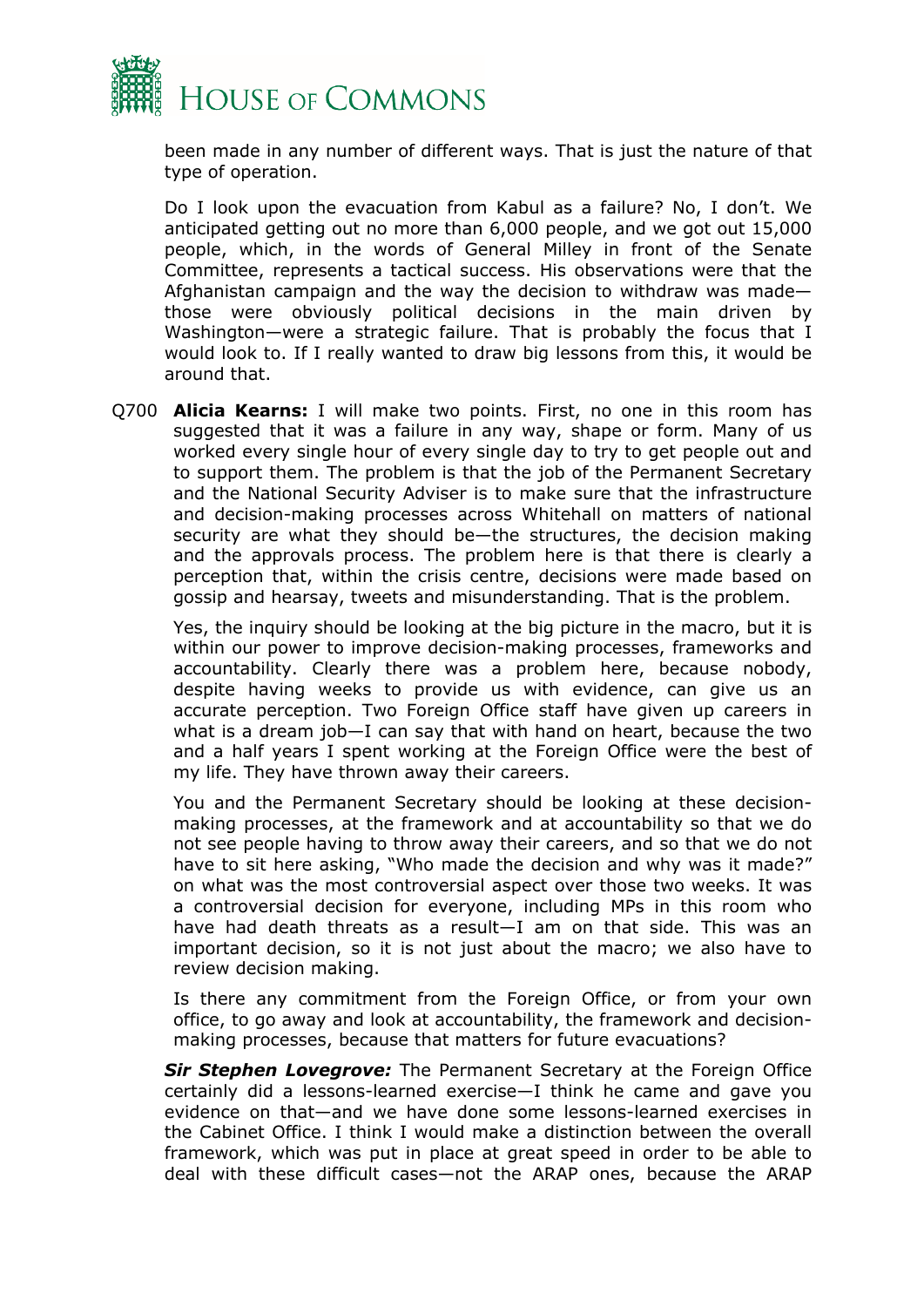

scheme was set up 15 months before. The process was that the cohorts in that framework were approved by Ministers and then, understandably, operational decisions were delegated down to operational commanders to maximise the saving of life.

On the whole, notwithstanding the fact that some mistakes may have been made on the way, and that difficult decisions were made, I think that that was a very, very successful exercise. I am afraid I don't think I would accept that this was some kind of disaster of process, because it simply was not. These people were on a pre-approved list in a pre-approved framework. They were brought forward in a perfectly reasonable way. I was asked to check that it was all in order the following day because, as you say, this case had a certain degree of public profile. I would have checked that things were in order—they were in order. I quickly went back to my colleagues and said that that was okay, and they were brought forward.

My only real regret, frankly, is that on that day some flights did leave with some empty seats, and my real regret is that those people—the Nowzad staff—were not able to get through the gate.

Q701 **Alicia Kearns:** This is my final point. Unfortunately, what you have just set out is the opposite of the Permanent Secretary's evidence. I am sorry, but that has to be repeated, because it is a fact: it is the opposite of what you are giving to us as evidence.

If I were running the FCDO's lessons-learned process, given the fact that this Committee has had to devote so much time to this, I would have been looking at that within lessons learned—where did things go wrong; what happens in a situation where you have a lot of publicity around a particular group; what approach should the institution take.

My final question is about ARAP. There are people who applied through the ARAP scheme to come to this country last February who have heard nothing since November. I have had private conversations with whistleblowers in the Ministry of Defence who have told me that there is no movement on ARAP cases at the moment because of a lock between the Home Office and the MOD. What are we still doing to get back those people who need to be here, and what communication is there, because I am aware of at least 10 people who have not heard a single word from us since November and who applied last February?

*Sir Stephen Lovegrove:* I am afraid that I am not sighted on those cases, but I am happy to take that away and see where we can make improvements. I am sorry to hear about those cases. ARAP, as you know, is an open-ended scheme, so if we are not making it work now, then we should be. I am very happy to take that away and look into it.

Q702 **Neil Coyle:** I am a bit concerned about some of the semantics here. Several times, Sir Stephen, you have made reference to the fact that you checked whether Nowzad was on this list to come forward. Who did you check that with?

*Sir Stephen Lovegrove:* I am afraid I can't remember.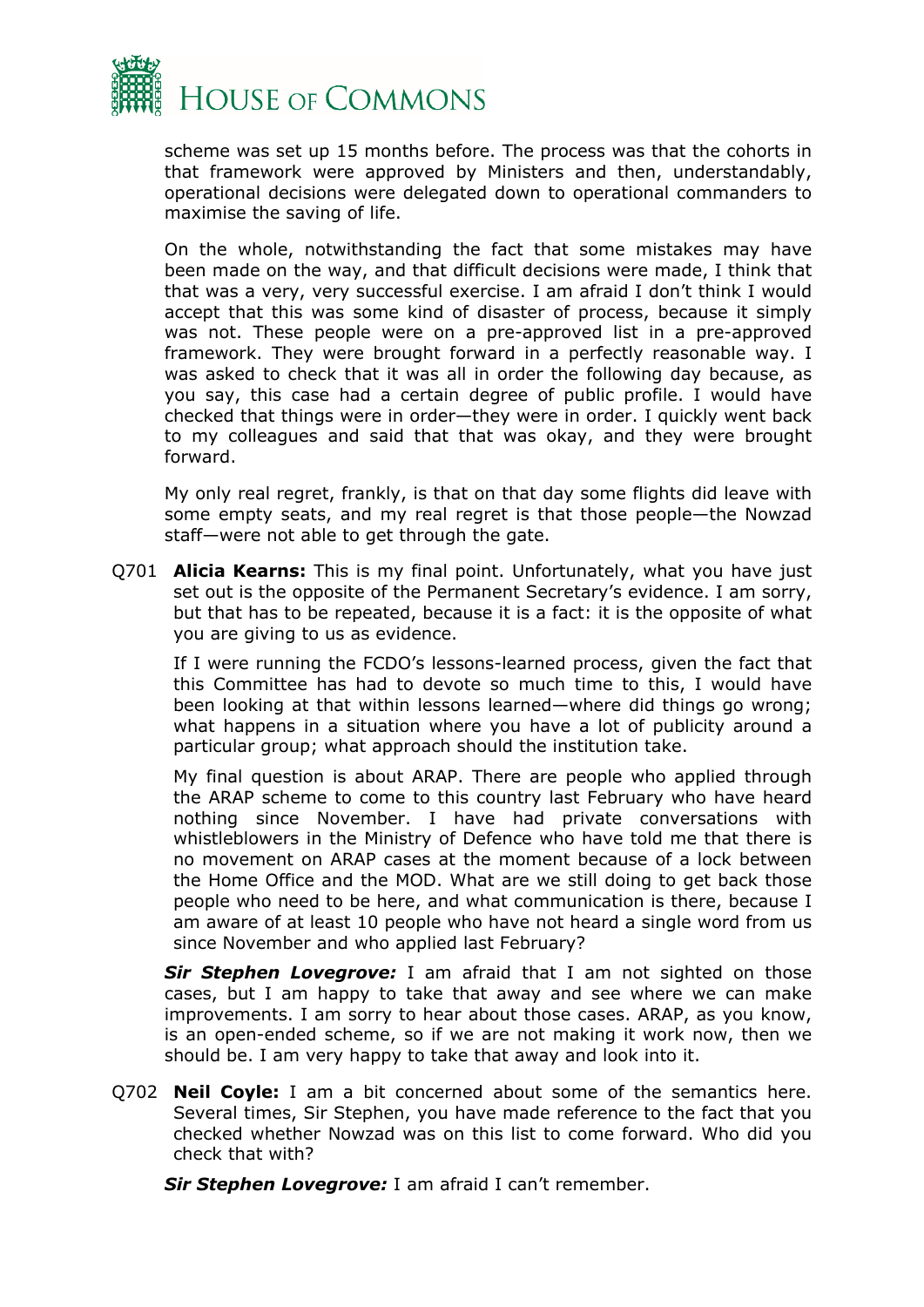

Q703 **Neil Coyle:** You remember you checked? You are very sure you checked?

*Sir Stephen Lovegrove:* No, I actually cannot remember the conversation with Mr Drew, but I assume that I must have checked, because there is an email that says, "Stephen has got back to us and said that this is okay," so I must have checked. They would not have written that down for any other reason.

Q704 **Neil Coyle:** It has been checked that you checked, and you have told us that it definitely was not the Prime Minister, because you would remember that.

*Sir Stephen Lovegrove:* I would have remembered that.

Q705 **Neil Coyle:** You have told us that it was not the Defence Secretary, because you would have remembered that.

*Sir Stephen Lovegrove:* I would have remembered that as well.

Q706 **Neil Coyle:** It was not the Permanent Secretary, because you would have remembered that. You have told us that much.

*Sir Stephen Lovegrove:* I have said that I would imagine that I checked with my staff that these people were on the list.

Q707 **Neil Coyle:** Your imagination is strong.

*Sir Stephen Lovegrove:* No, my imagination is not strong. That is not what I am seeking to say.

Q708 **Neil Coyle:** You have told us that the Prime Minister, the Defence Secretary, the Foreign Secretary and the Home Secretary are the only four who could have made that decision.

*Sir Stephen Lovegrove:* No, that was not quite what I said. The Home Secretary, the Foreign Secretary and the Defence Secretary were the three Cabinet Ministers to whom a submission went about the construction of the LOTR scheme and the cohorts that would have gone on it.

Q709 **Neil Coyle:** We know that the Defence Secretary would not have approved this group to be on it, so that only leaves the other two. Did you check with either of those other two Cabinet members whether Nowzad should be on the pre-approved list?

*Sir Stephen Lovegrove:* No, I did not, because I checked with my colleagues, and they have assured me—

Q710 **Neil Coyle:** Your colleagues where? Which colleagues are you talking about?

*Sir Stephen Lovegrove:* They would have been in the National Security Secretariat.

Q711 **Neil Coyle:** Why would the National Security Secretariat know more than the FCDO or the Home Office?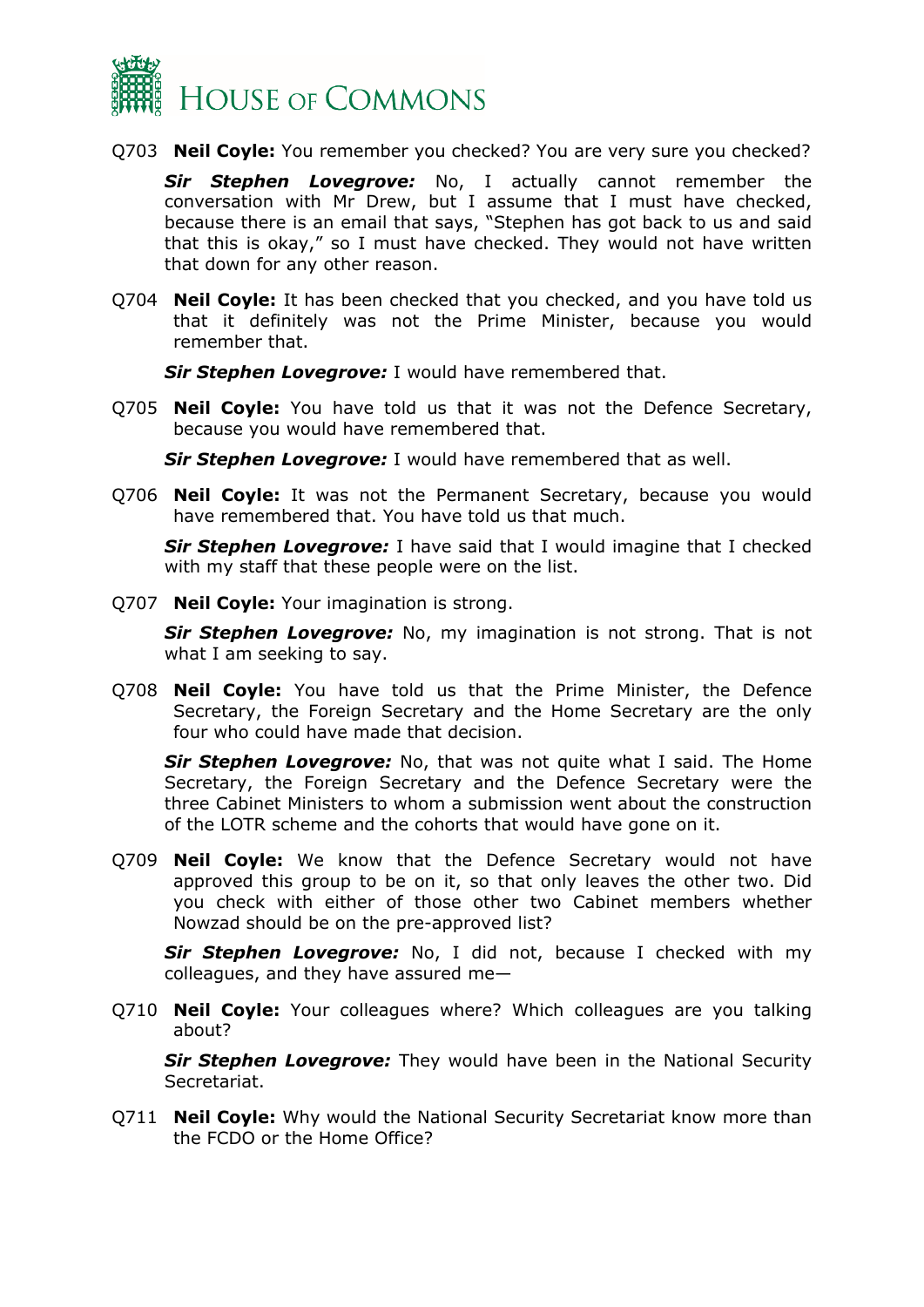

*Sir Stephen Lovegrove:* Because there is a great deal of communication between the two.

Q712 **Neil Coyle:** You know there is a lot of communication, but you do not remember your own communication?

*Sir Stephen Lovegrove:* I am afraid that I do not remember the exact course of events nearly a year ago in a half-hour period in a very fraught and complex environment—no, I do not. The thing that was on my mind at that particular time was what we were going to do about the intelligence of a major terrorist attack, which happened the following day and killed 250 people.

Q713 **Neil Coyle:** I know you are saying that it is a long time ago, but you have had a very long time in which to make sure that you checked more recently than today the specific version of events. May I ask directly whether you have had discussions with any Minister from the Home Office or Foreign Office about Nowzad specifically?

*Sir Stephen Lovegrove:* No.

Q714 **Neil Coyle:** Not a single Minister?

*Sir Stephen Lovegrove:* Not a single Minister.

Q715 **Chris Bryant:** Let me try again—and thanks for going through this. As I understand it, leave outside the rules was decided by the Home Office, yes?

*Sir Stephen Lovegrove:* The lists, as I understand it, were approved— *[Interruption.]* There were submissions that went up in parallel to the Foreign Secretary and the Defence Secretary after they had gone to the Home Secretary. I believe that that is what happened.

Q716 **Chris Bryant:** As an MP who was trying to get people out and trying to help in the process, one of the frustrations was that there were three Departments and we did not know who to send things to. That seemed a part of the mess, to be honest. There were three Departments crawling all over it and different people making priorities. That just did not help.

*Sir Stephen Lovegrove:* I have no doubt that there was friction in the system. I suppose that that is one of the reasons that the Cabinet Office exists—to try to minimise that friction. Did we eradicate it? Surely not.

Q717 **Chris Bryant:** The danger is that it ends up being a fourth, rather than a resolution of the three.

*Sir Stephen Lovegrove:* I hope that that is not the case.

Q718 **Chris Bryant:** We all hope that that is not the case, but it is the danger. The decision as to whether Nowzad should be on the list—not the calling forward note, but the category list of priorities—comes from the Home Office, plus maybe the others. There must be a paper trail for that.

*Sir Stephen Lovegrove:* I am afraid that I do not routinely—in fact very rarely or almost never—get copied into submissions from departmental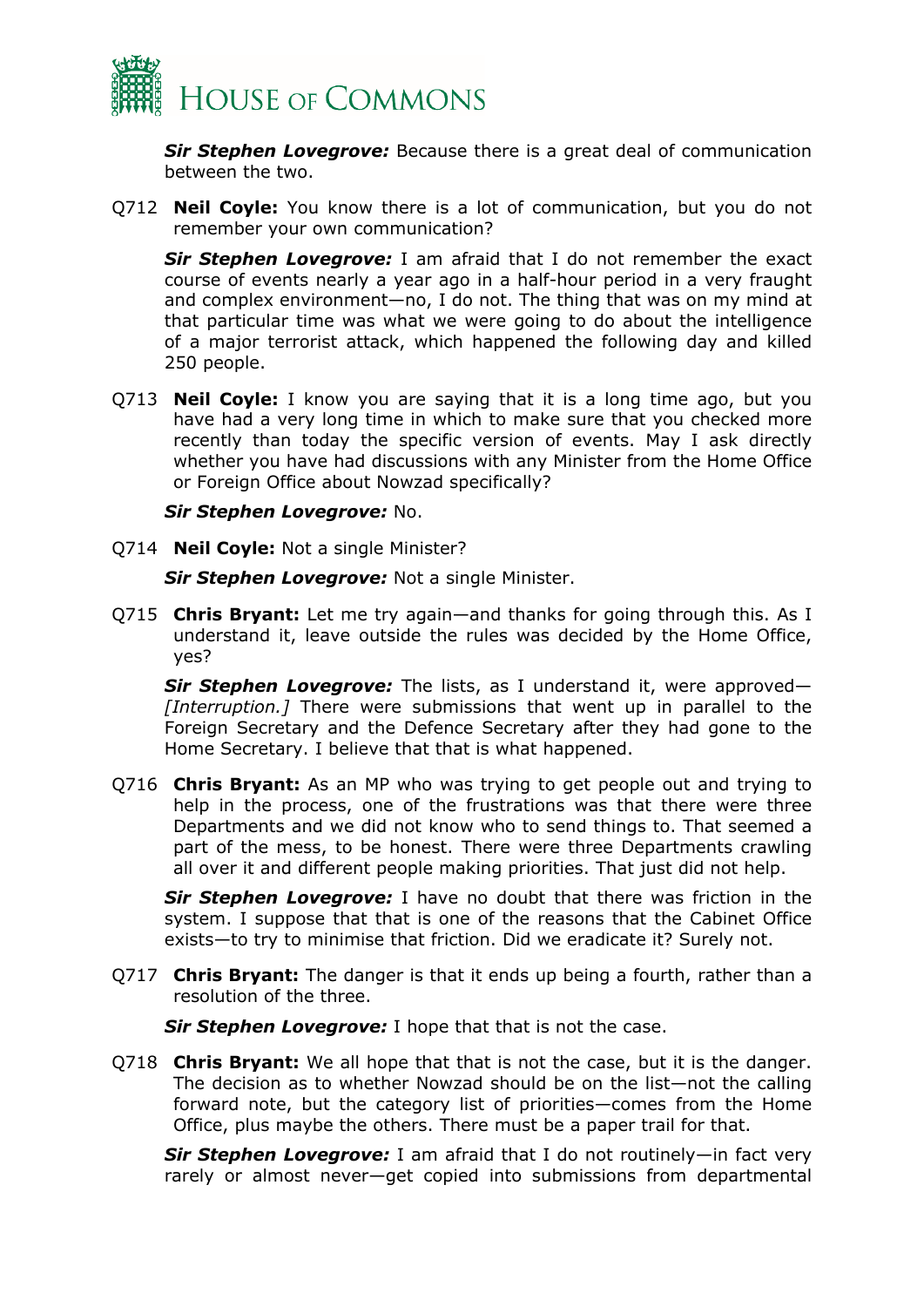

officials to their departmental masters. That is advice that is confidential between those officials and those Ministers.

Q719 **Chris Bryant:** It must be possible to establish that.

*Sir Stephen Lovegrove:* It must, but those submissions would not exist in the Cabinet Office; they would most likely exist in the Home Office, the Foreign Office or the Ministry of Defence.

Q720 **Chris Bryant:** But the answer to the question, "Who put them on the list?" may lie in that paper trail.

*Sir Stephen Lovegrove:* In that paper trail, there were two sets of submissions, one establishing LOTR, and the second expanding the number of people and organisations that would go on LOTR. I think they were on the 17th and the 21st, and the latter one of those is the one that had Nowzad on it.

Q721 **Chris Bryant:** The Defence Secretary said to me that one of his anxieties during that whole period was that the Foreign Secretary kept putting new categories of people on the list, so it just grew like Topsy and it ended up being impossible to prioritise because it was asked, "How do I choose between a female judge and somebody who has worked with us as a contractor?" Anyway, that is not for you.

You have said that you would have checked. I understand that, because you can't remember who you checked with and all the rest of it, but you are aware of the fact that people have said that they came to you and you then said, "It's fine to go."

#### *Sir Stephen Lovegrove:* Yes.

Q722 **Chris Bryant:** And those people, or that person, said: "We had a direction from the National Security Adviser, which we could only assume was given on the authority of somebody in power who could make that direction."

*Sir Stephen Lovegrove:* I can't—

**Chris Bryant:** You can see how they would come to that conclusion.

*Sir Stephen Lovegrove:* I suppose it is a plausible interpretation. It is not the right interpretation.

**Chris Bryant:** No, because you went to your staff, and they are—

**Sir Stephen Lovegrove:** I don't know why they would have come to that particular conclusion, but the idea that I gave a direction—I certainly did not give a direction. All I would have done was check that it was in order to call forward Nowzad on the basis that they were included in the LOTR list.

Q723 **Chris Bryant:** In terms of the decision-making process, it is a bit disturbing that the FCDO thinks, "Right, what we have to do is go to you, and you will get authority from somebody above," but actually, you've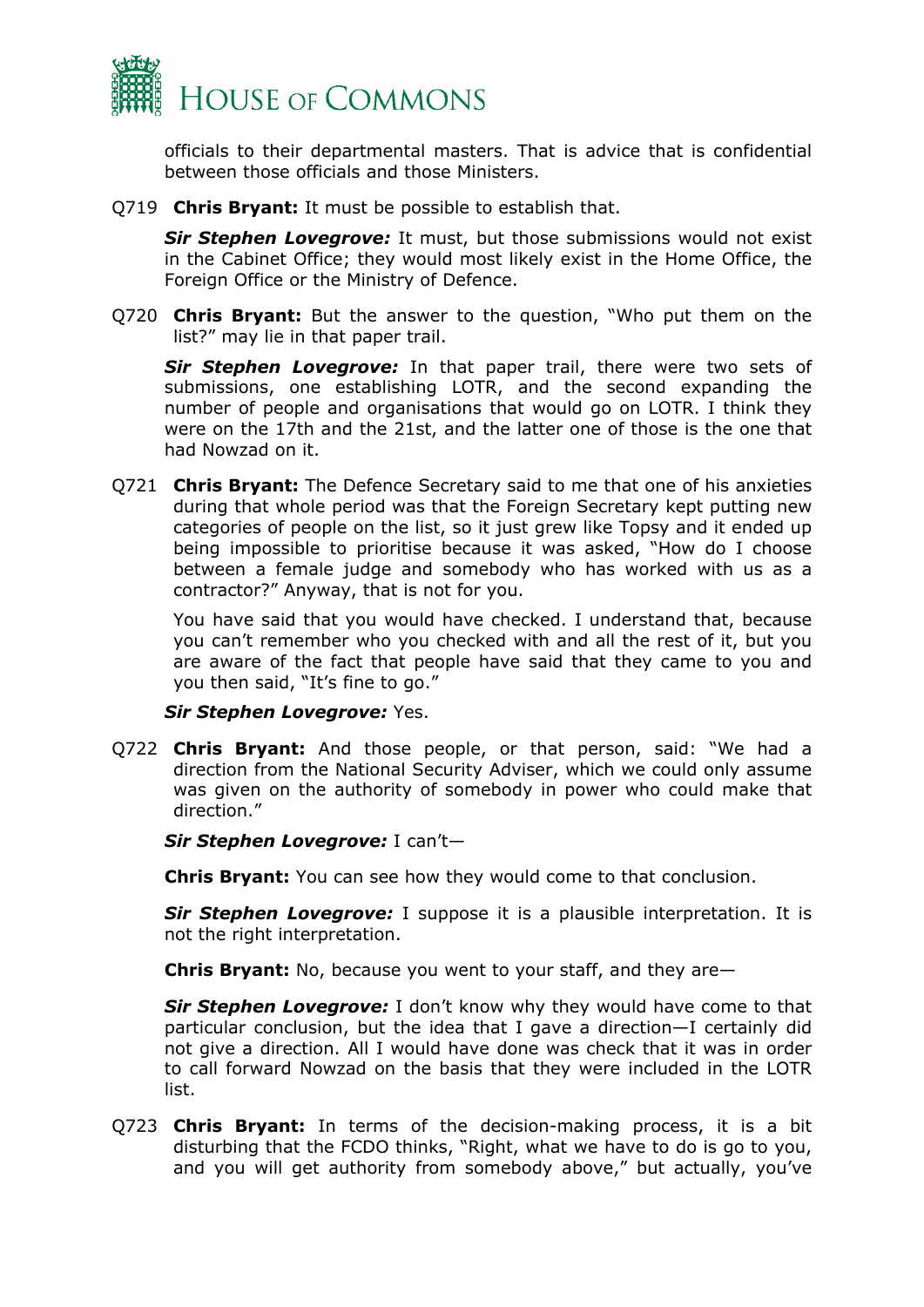

just gone to your staff and gone, "It is okay to proceed."

*Sir Stephen Lovegrove:* I'm afraid I can't answer for the perceptions of FCDO staff and how they would interpret something coming to them I don't know how many—second, third, fourth or fifth hand. The reality is that it would not have been as that, I'm afraid, implies.

Q724 **Chris Bryant:** I guarantee you that this is genuinely my last question. Who do you report to?

*Sir Stephen Lovegrove:* The Prime Minister.

Q725 **Chris Bryant:** So you can imagine a circumstance in which somebody in the Foreign Office thinks that if they ask the National Security Adviser, "Is this good to go?" and the National Security Adviser gives, in their words, "a direction" that it is okay to go, they think that this must have come from somebody in power and that it has come from the Prime Minister.

**Sir Stephen Lovegrove:** It's not uncommon, I suppose, that somebody might be under that misapprehension, but the reality would have been that I would have checked that something was administratively in order, confirmed that that was the case and got back. As I say, if they took a different interpretation, I can't do anything about that.

Q726 **Chris Bryant:** One could argue that that is a fundamental problem in chain of command.

**Sir Stephen Lovegrove:** I give instructions to people multiple times a day. It is very rare, to put it mildly, that anybody thinks that I have taken specific direction from the Prime Minister in order to be able to give those directions.

Q727 **Chair:** We are going to end that there. May I ask a couple of quick questions on Newport Wafer Fab? You have completed your review, haven't you?

*Sir Stephen Lovegrove:* Yes, I have.

Q728 **Chair:** Your recommendation is going to BEIS—is that correct?

*Sir Stephen Lovegrove:* My report was submitted to the Prime Minister. The Prime Minister has responded to me, and that correspondence has been copied to BEIS.

Q729 **Chair:** The next decision is going to be taken by, presumably, the BEIS Secretary.

*Sir Stephen Lovegrove:* That's correct.

Q730 **Chair:** How much of our report do you think should be updated, given the US's recent decision?

*Sir Stephen Lovegrove:* I doubt that it should be updated for that, because the BEIS Secretary is going to be taking a decision in his quasijudicial capacity, although I do understand the point you are making about the evidence base. I am happy to look at the report again. In fact, I am